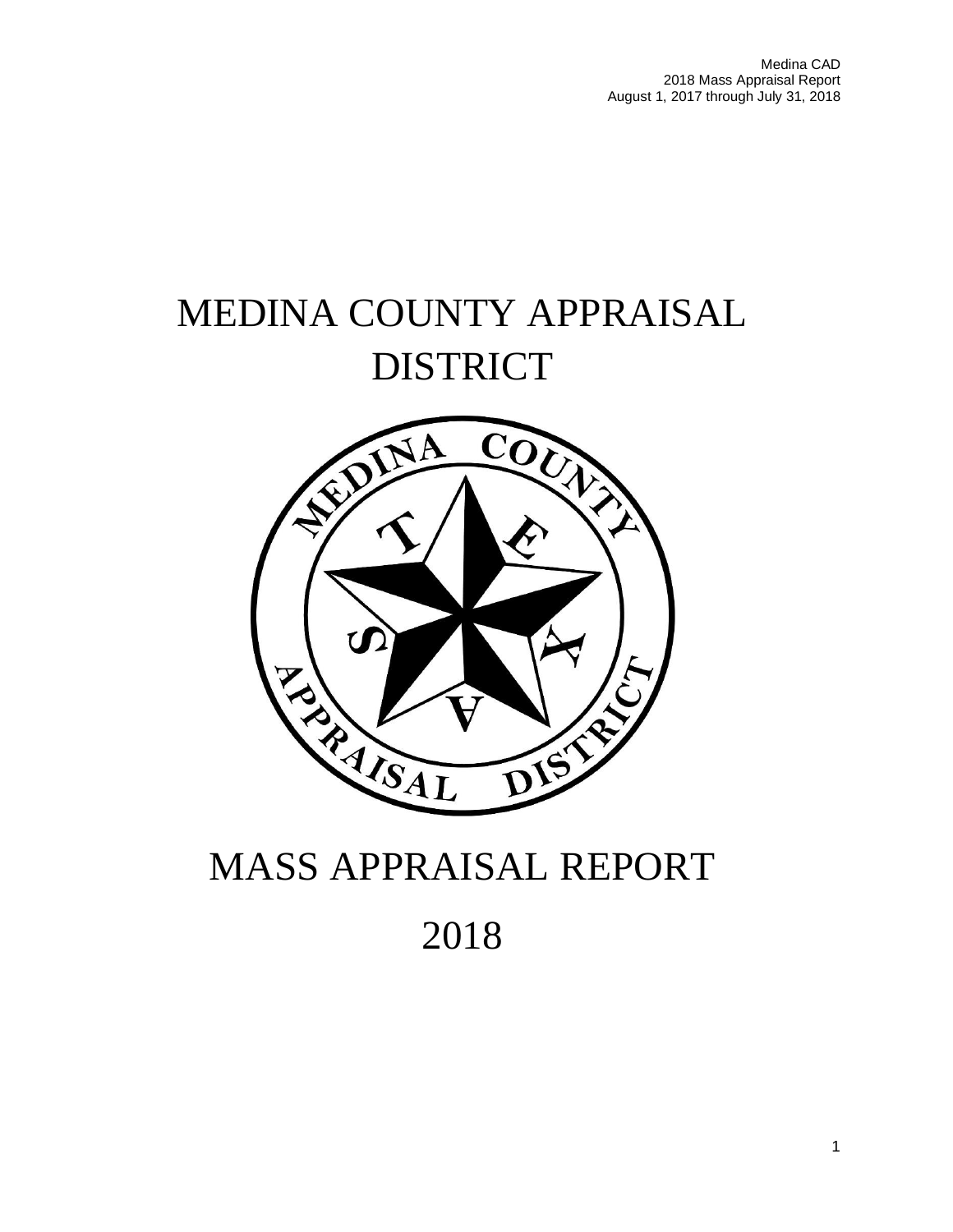# **Medina County Appraisal District 2018 USPAP Mass Appraisal Report**

## **INTRODUCTION**

## *Scope of Responsibility*

The Medina County Appraisal District (the District) has prepared and published this report to provide our citizens and taxpayers with a better understanding of District responsibilities and activities, and to comply with the Texas Property Tax Code, (TPTC) and generally accepted appraisal practices. This report contains a general introduction and then several sections describing the appraisal effort by the District.

The District is a political subdivision of the State of Texas created effective January 1, 1980. The provisions of the Texas Property Tax Code govern the legal, statutory, and administrative requirements of the District. A Board of Directors, appointed by the taxing units within the boundaries of Medina County, constitutes the District's governing body. The Chief Appraiser, appointed by the Board of Directors, is the chief administrator and executive officer of the District.

The District is responsible for local property tax appraisal and exemption administration for twenty-four taxing units in the county. Each taxing unit, such as the county, a city, school district, municipal utility district, etc., sets its own tax rate to generate revenue to pay for services, facilities and equipment such as police and fire protection, public schools, road and street maintenance, courts, and water and sewer systems. Appraisals established by the District allocate the year's tax burden on the basis of each taxable property's January  $1<sup>st</sup>$ market value. The District also determines eligibility for various types of property tax exemptions such as those for homeowners, the elderly, disabled veterans, and charitable and religious organizations.

Except as otherwise provided by the Texas Property Tax Code, all taxable property is appraised at its "market value" as of January  $1<sup>st</sup>$ . Under the tax code, "market value" means the price at which a property would transfer for cash or its equivalent under prevailing market conditions if:

- exposed for sale in the open market with a reasonable time for the seller to find a purchaser;
- both the seller and the buyer know of all the uses and purposes to which the property is adapted and for which it is capable of being used and of the enforceable restrictions on its use; and
- both the seller and buyer seek to maximize their gains and neither is in a position to take advantage of the exigencies of the other.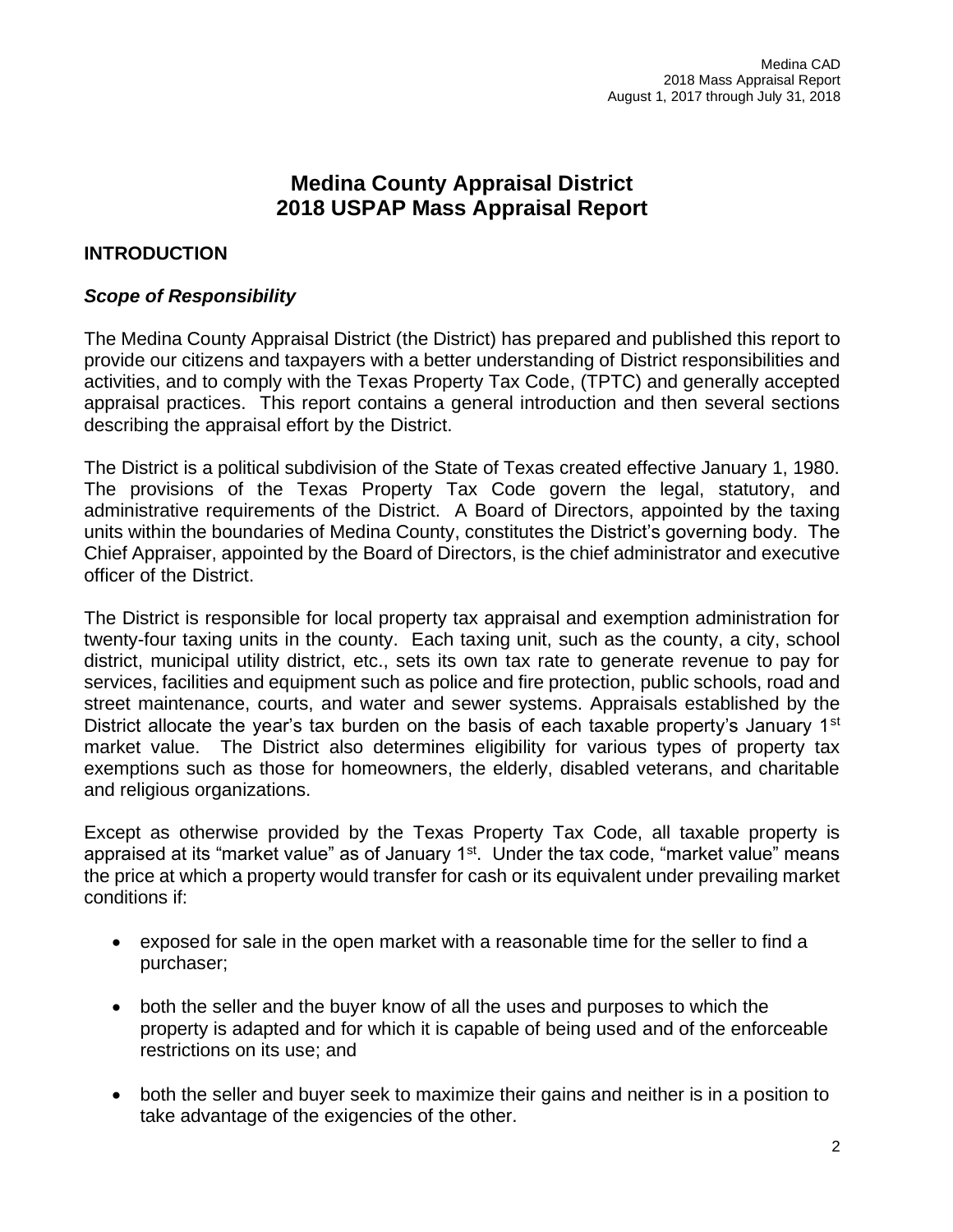The Property Tax Code defines special appraisal provisions for the valuation of residential homestead property (Sec. 23.23), productivity (Sec. 23.41), real property inventory (Sec. 23.12), dealer inventory (Sec. 23.121, 23.124, 23.1241 and 23.127), nominal (Sec. 23.18) or restricted use properties (Sec. 23.83) and allocation of interstate property (Sec. 23.03). The owner of real property inventory may elect to have the inventory appraised at its market value as of September  $1<sup>st</sup>$  of the year preceding the tax year to which the appraisal applies, by filing an application with the Chief Appraiser requesting that the inventory be appraised as of September 1<sup>st</sup>.

The Texas Property Tax Code, under Sec. 25.18, requires each appraisal office to implement a plan to update appraised values for real property at least once every three years. The District's current policy is to conduct a general reappraisal of real property on a three-year cycle; however, some appraised values are reviewed annually and are subject to change for purposes of equalization. Personal property is appraised every year. Special use valuations are also updated annually.

The appraised value of real estate is calculated using specific information about each property. Using computer-assisted appraisal programs, and recognized appraisal methods and techniques, the District compares that information to the data of similar properties and with recent market data. The District follows the standards of the International Association of Assessing Officers (IAAO) regarding its appraisal practices and procedures, and subscribes to the standards promulgated by the Appraisal Foundation, known as the Uniform Standards of Professional Appraisal Practice (USPAP) to the extent they are applicable. In cases where the District contracts for professional valuation services, the contract that is entered into by each appraisal firm requires adherence to similar professional standards.

## *Personnel Resources*

The Chief Appraiser is responsible for the oversight of all operations of the District including the overall planning, organizing, staffing, coordinating, and controlling of District operations. The Chief Appraiser is responsible for strategic planning, organizing, human resources, budget, finance, records management, purchasing, fixed assets, facilities, postal services, records maintenance, public information assistance, and appraisal review hearings. The Chief Appraiser is able to delegate portions of these responsibilities to the support staff.

The Chief Appraiser supervises appraisal staff in the valuation of all real and personal property accounts. The property types appraised include commercial, residential, business personal, and mineral/utility. The appraisal district contracts with Pritchard & Abbott, Inc. for the appraisal of mineral and utility properties and with Eagle Property Tax Appraisal & Consulting, Inc. for commercial properties. All values are reviewed by the Chief Appraiser, because ultimately the Chief Appraiser is responsible for all values assigned.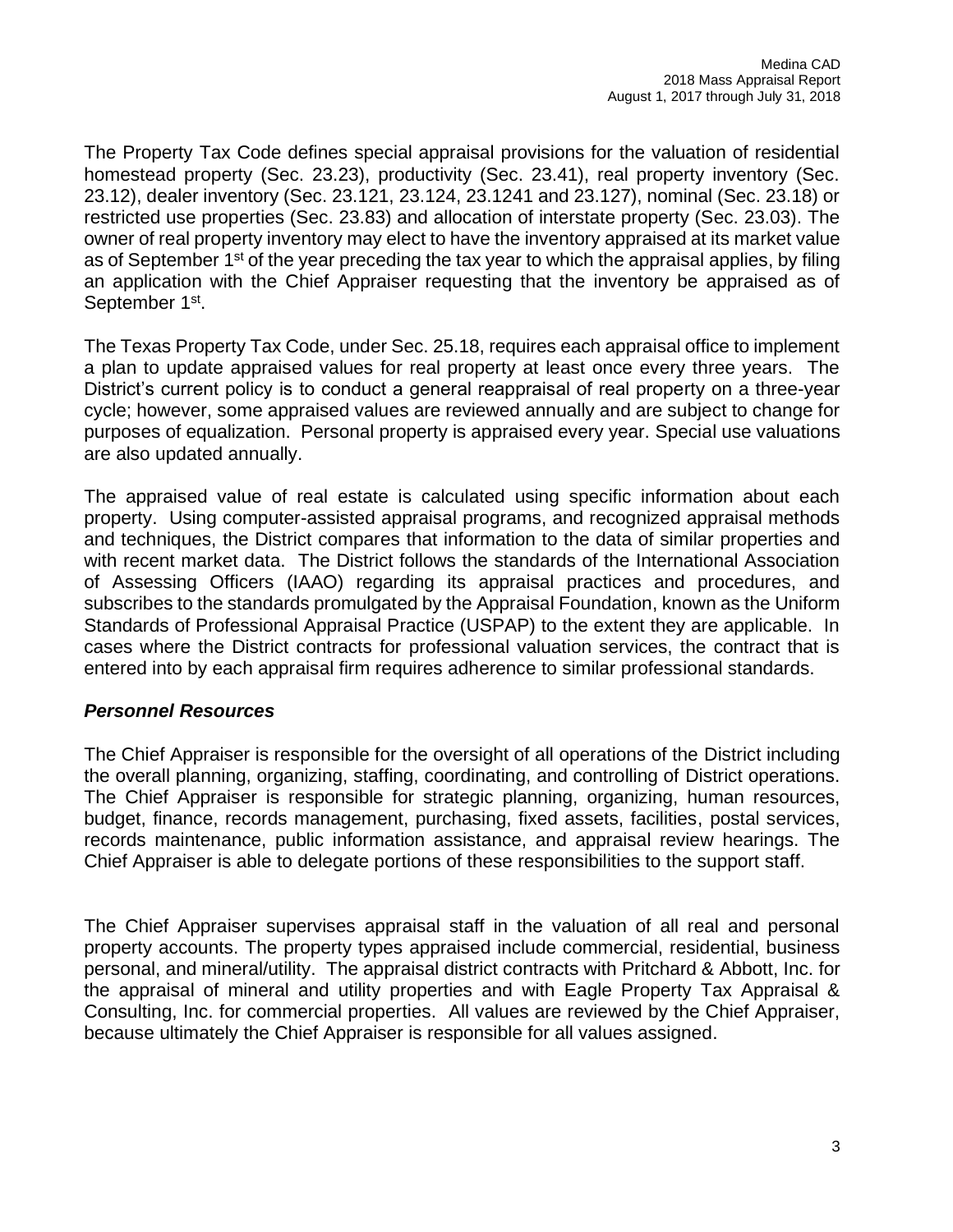The District's appraisers must be registered with The Texas Department of Licensing and Regulation. Staffing consists of 13 employees with the following classifications:

- 1 Administrator (Chief Appraiser) (RPA, RTA, CTA, CCA)
- 1 Deputy Chief Appraiser (RPA)
- 1 Senior Appraiser (RPA)
- 1 GIS Operator
- 1 Residential Field Appraiser (RPA, CCA)
- 1 Business Personal Property Appraiser/Ag Clerk (III)
- 1 Residential Field Appraiser (III)
- 1 Agricultural Appraiser (III)
- 1 Deed Clerk/Mapper
- 1 Deed Clerk
- 2 Data Entry/Exemption Clerk
- 1 Part-Time Scanning Clerk

## *Data*

The District is responsible for establishing new and maintaining approximately 43,315 existing real and personal property accounts covering approximately 1500 square miles within Medina County. This data includes property characteristic, ownership and exemption information. Property characteristic data on new construction is updated through an annual field effort; existing property data is maintained through a field review that is prioritized by last field inspection date. Sales are routinely validated during a separate field effort; however, numerous sales are validated as part of the new construction and data review field activities. General trends in employment, interest rates, new construction trends, and cost and market data are acquired through various sources, including internally generated questionnaires to buyer and seller, university research centers, and market data centers and vendors and sometimes local real estate agents.

The District has a geographic information system (GIS) that maintains cadastral maps and various layers of data, including zip code, facet and aerial photography.

## *Information Systems*

The Chief Appraiser maintains the District's data processing facility, software applications, internet website, and geographical information system. The District operates under Harris Govern True Automation, Inc.'s PACS (Property Appraisal & Collections System) software system. Computer hardware in the district is an assortment of Dell desktops with dual monitors in use at work stations. One Dell Power Edge T630 Server powers the network and interface with the Internet. Offsite data backups run nightly to a secure site in Frisco, TX. The geographical information system maps are created with ESRI file format used with PACS. Parcel maps are also exported to the Google Earth format for office use and use by the public including Realtors, surveyors, and other taxpayers. Large scale maps are printed on an HP Design Jet 1100ps color plotter.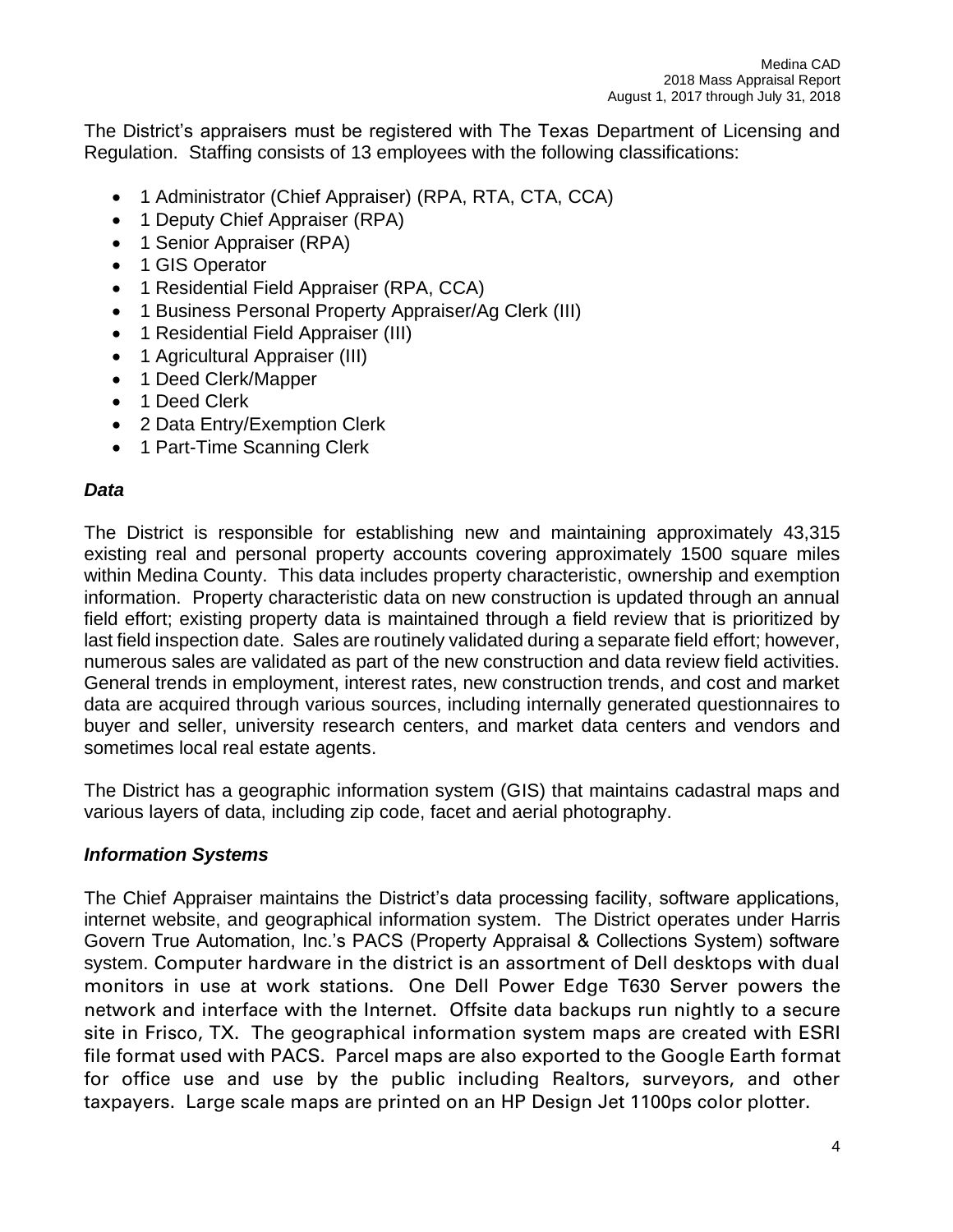## **INDEPENDENT PERFORMANCE TEST**

According to Chapter 5 of the TPTC and Section 403.302 of the Texas Government Code, the State Comptroller's Property Tax Assistance Division (PTAD) conducts a property value study (PVS) of each Texas school district and each appraisal district, at least every two years. As a part of this study, the Code also requires the Comptroller to use sales and recognized auditing and sampling techniques; review each appraisal district's appraisal methods, standards and procedures to determine whether the District used recognized standards and practices, test the validity of school district taxable values in each appraisal district and presume the appraisal roll values are correct when values are valid; and, determine the level and uniformity of property tax appraisal in each appraisal district. The methodology used in the property value study includes stratified samples to improve sample representativeness and techniques or procedures of measuring uniformity. This study utilizes statistical analysis of sold properties (sale ratio studies) and appraisals of unsold properties (appraisal ratio studies) as a basis for assessment ratio reporting. For appraisal districts, the reported measures include median level of appraisal, coefficient of dispersion (COD), the percentage of properties within 10% of the median, the percentage of properties within 25% of the median, and price-related differential (PRD) for properties overall and by state category (i.e., categories A, B, C, D and F1 are directly applicable to real property).

There are eight independent school districts in the District for which appraisal rolls are annually developed. The preliminary results of this study are released in January in the year following the year of appraisement. The final results of this study are certified to the Education Commissioner of the Texas Education Agency (TEA) in the following July of each year for the year of appraisal. This outside (third party) ratio study provides additional assistance to the District in determining areas of market activity or changing market conditions.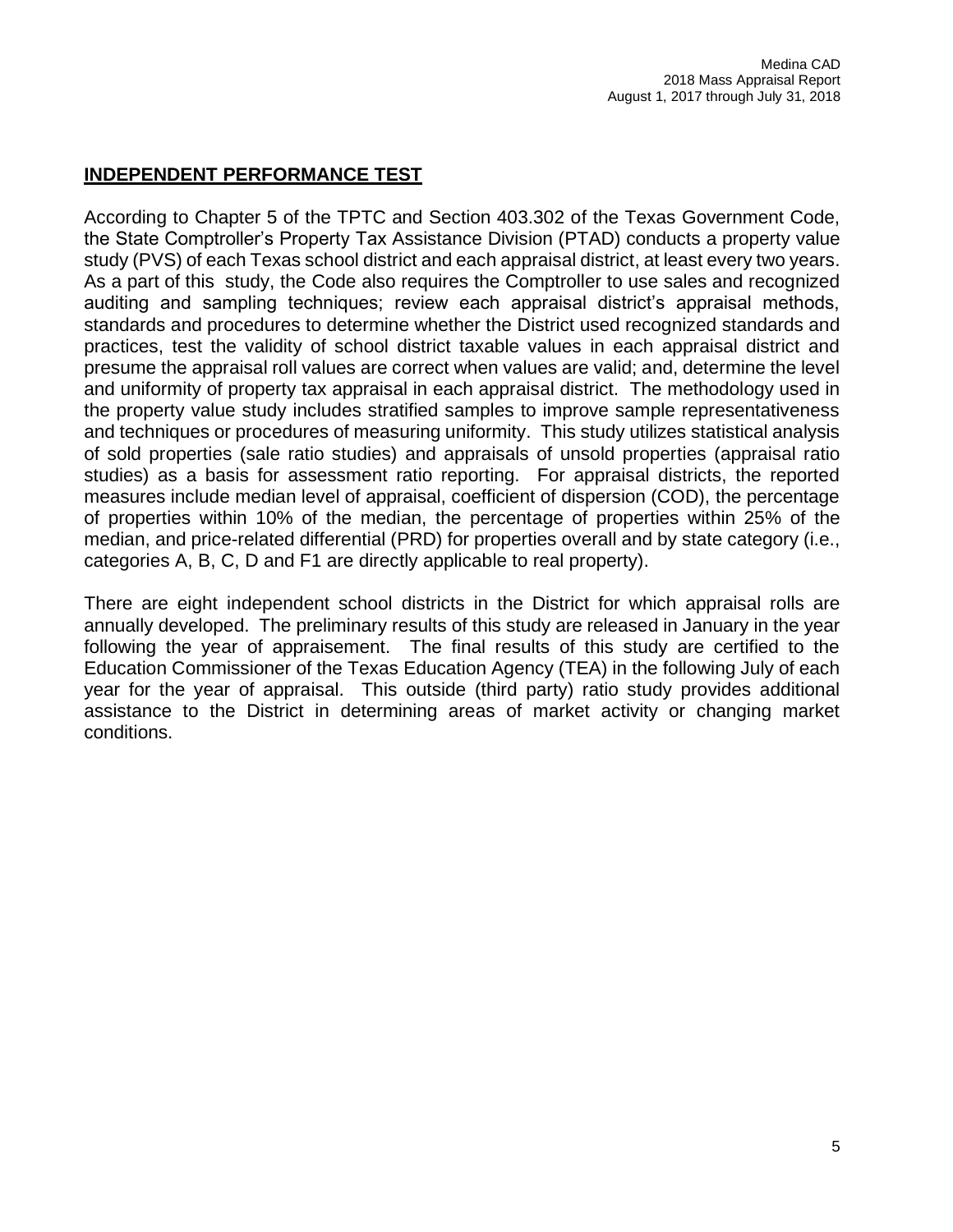# **APPRAISAL ACTIVITIES**

## **INTRODUCTION**

## *Appraisal Responsibilities*

The appraisal staff is responsible for collecting and maintaining property characteristic data for classification, valuation, and other purposes. Accurate valuation of real and personal property by any method requires a physical description of personal property, land and building characteristics. This appraisal activity is responsible for administering, planning and coordinating all activities involving data collection and maintenance of all commercial, residential and personal property types which are located within the boundaries of Medina County. The data collection effort involves the field inspection of real and personal property accounts, as well as data entry of all data collected into the existing information system. The goal is to periodically field inspect all residential, commercial and personal properties in the county once every three years. Meeting this goal is dependent on staffing and budgetary constraints.

## *Appraisal Resources*

#### *Data*

The data used by field appraisers includes the existing property characteristic information contained in PACS from the district's computer system. The data is printed on a field appraisal record card or personal property data sheets. Other data used include maps, sales data, fire and damage reports, building, electric, well and septic installation permits, photos and actual cost information.

## **PRELIMINARY ANALYSIS**

## *Data Collection/Validation*

Data collection of real property involves field research and maintaining data characteristics of the property in PACS. The information contained in PACS includes site characteristics, such as land size and topography, and improvement data, such as square foot of living area, year built, quality of construction, and condition. Field appraisers use manuals that establish uniform procedures for the correct listing of real property. All properties are coded according to these manuals and the approaches to value are structured and calibrated based on this coding system. The field appraisers use these manuals during their initial training and as a guide in the field inspection of properties. Data collection for personal property involves maintaining information on Personal Property. The type of information for personal property includes business inventory, furniture and fixtures, machinery and equipment, cost and location. The field appraisers conducting on-site inspections use the District's personal property manual during their initial training and as a guide to correctly list all personal property that is taxable.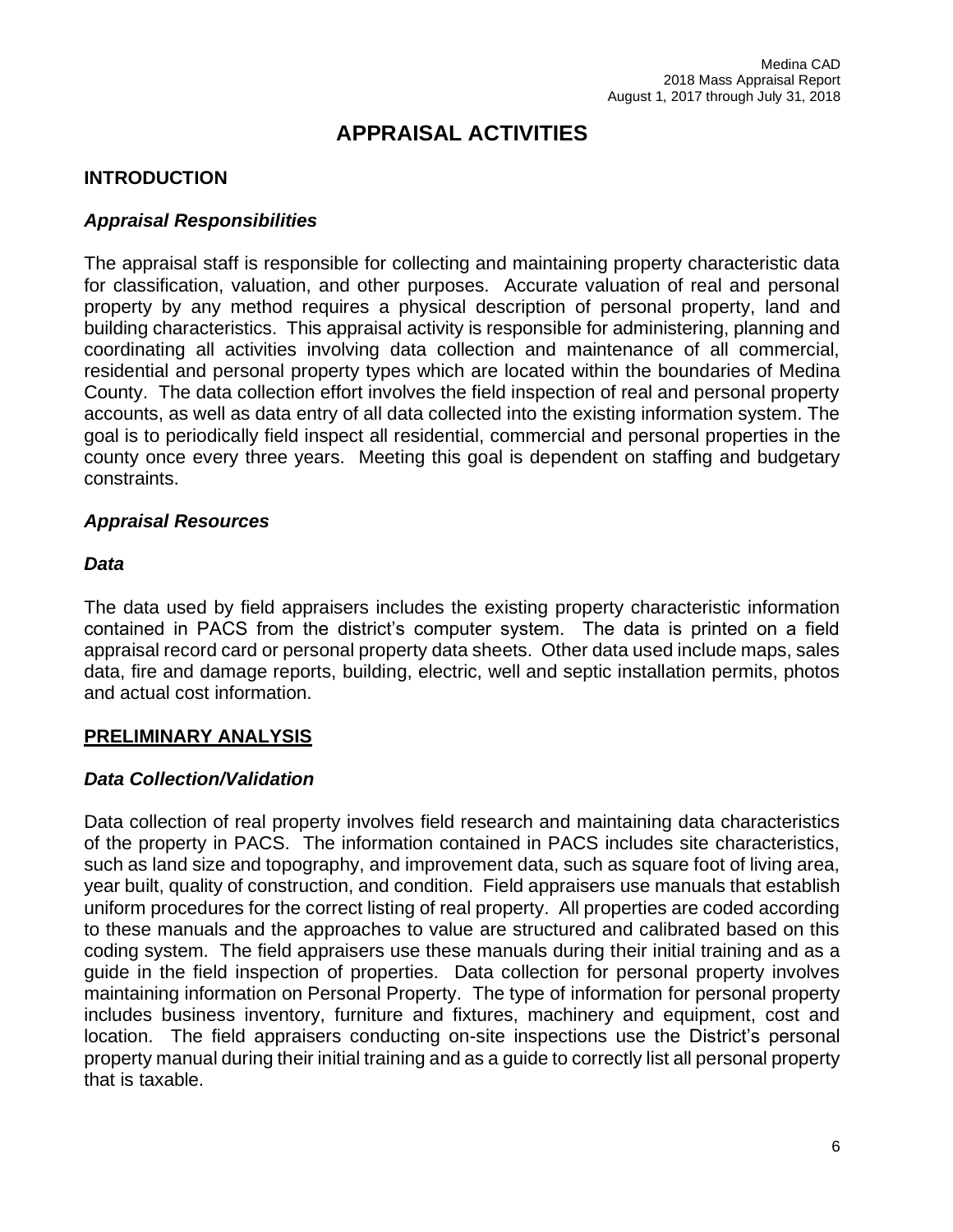The procedure manuals that are utilized by the field appraisers are available in the District offices. If a property owner/agent wants a copy of the procedural manual, customer service will assure a copy is available. The Chief Appraiser periodically updates the procedural manuals.

## *Sources of Data*

The sources of data collection are through the new construction field effort, data review, field effort, sales letters, hearings, sales validation field effort, commercial sales verification, newspapers and publications, and property owner correspondence via the internet. A principal source of data comes from building permits received from taxing jurisdictions that require property owners to obtain a building permit. Paper permits are received and matched manually with the property ID number for data entry.

Data review of entire neighborhoods is generally a good source for data collection. Appraisers drive entire neighborhoods to review the accuracy of the data and identify properties to be re-listed. The sales validation effort in real property pertains to the collection of data of properties that have sold. In residential, the sales validation effort involves on-site inspection by field appraisers to verify the accuracy of the property characteristics data and confirmation of the sales price. The Deed Clerks are responsible for mailing both the grantee and grantor a sales questionnaire to confirm sales prices and to verify pertinent data.

Property owners are one of the best sources for identifying incorrect data that generates a field check. Frequently, the property owner provides sufficient data to allow correction of records without having to send an appraiser on-site. As the District has increased the amount of information available on the internet, property owner's requests to correct data inconsistencies has also increased. For the property owner without access to the internet, letters are often submitted notifying the District of inaccurate data. Properties identified in both manners are added to a work file and inspected at the earliest opportunity.

## *Data Collection Procedures*

Field data collection requires organization, planning and supervision of the field effort. The scope of work for the year is detailed in the Biennial Reappraisal Plan. Data collection procedures have been established for residential, commercial and personal property, through the appraisal manuals. The appraisers are assigned throughout Medina County to conduct field inspections. Appraisers conduct field inspections and record information either on a property record card (PRD) or a personal property data sheet.

The quality of the data collected is extremely important in establishing accurate values of taxable property. While production standards are established and upheld for the various field activities, quality of data is emphasized as the goal and responsibility of each appraiser. New appraisers are trained in the specifics of data collection as set forth in the manual. Experienced appraisers are routinely re-trained in procedures prior to major field projects such as new construction, sales validation or data review. A quality assurance process exists through supervisory review of the work being performed by the field appraisers. The Deputy Chief Appraiser is charged with the responsibilities of ensuring that appraisers follow listing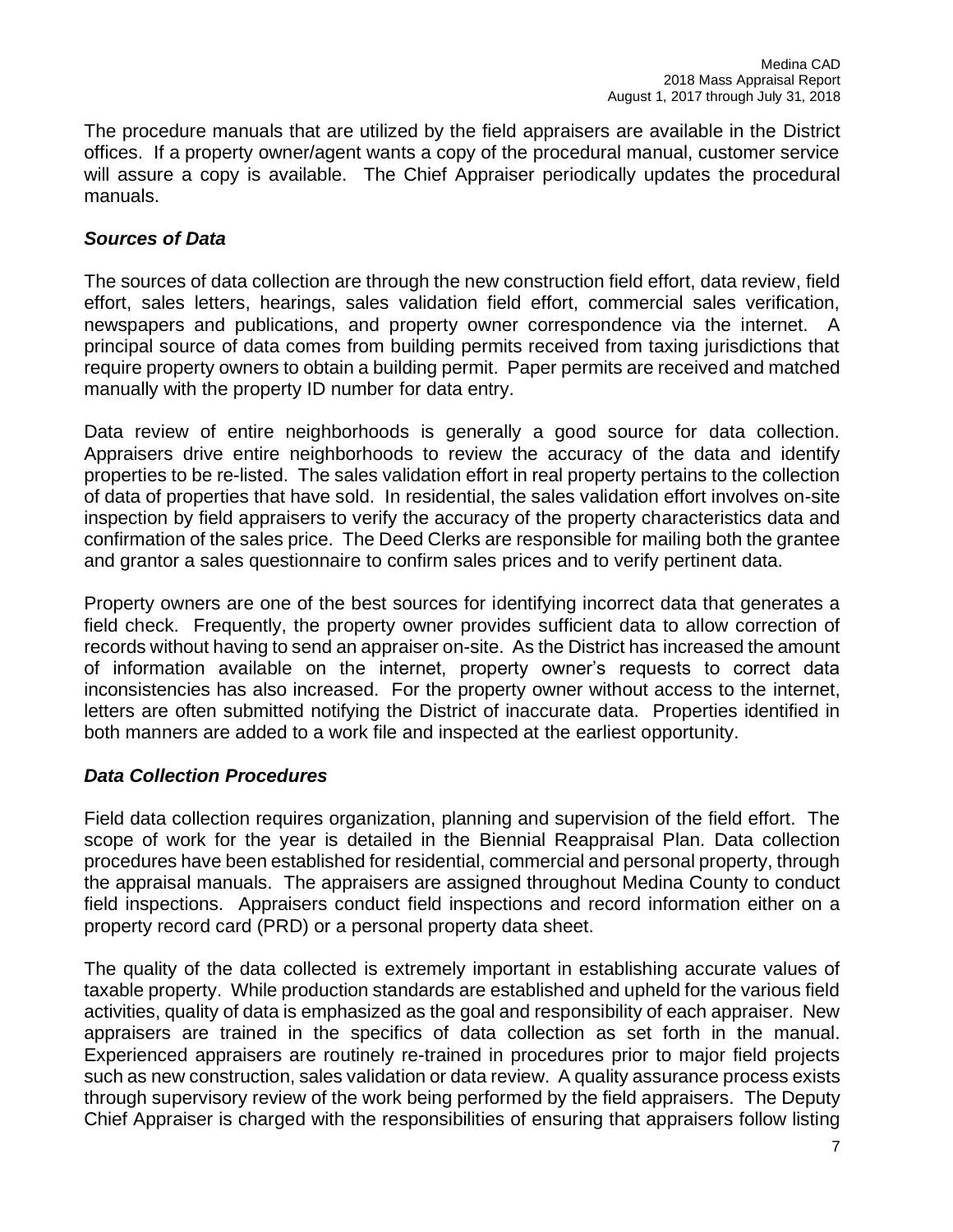procedures, identifying training issues, and providing uniform training for all field appraisal staff.

## *Data Maintenance*

Field appraisers are responsible for the data entry of fieldwork into the computer file. This responsibility includes not only data entry, but also quality assurance.

## **INDIVIDUAL VALUE REVIEW PROCEDURES**

## *Field Review*

The date of last inspection, extent of that inspection, and the CAD appraiser responsible are listed on the PACS record. If a property owner or jurisdiction disputes the District's records concerning this data during a hearing, via a telephone call or correspondence received, PACS data may be altered based on the evidence provided. Typically, a field inspection is requested to verify this evidence for the current year's valuation or for the next year's valuation. Every year a field review of certain defined market areas or neighborhoods is performed during the data review/re-list field effort.

## *Office Review*

Office reviews are completed on properties where information has been received from the owner of the property. Even though information is provided by the owner in office a field inspection may also be required.

#### **PERFORMANCE TEST**

The Chief and Deputy Chief Appraisers are responsible for conducting ratio studies and comparative analysis.

Field appraisers, in many cases, may conduct field inspections to insure the ratios produced are accurate and the appraised values utilized are based on accurate property data characteristics.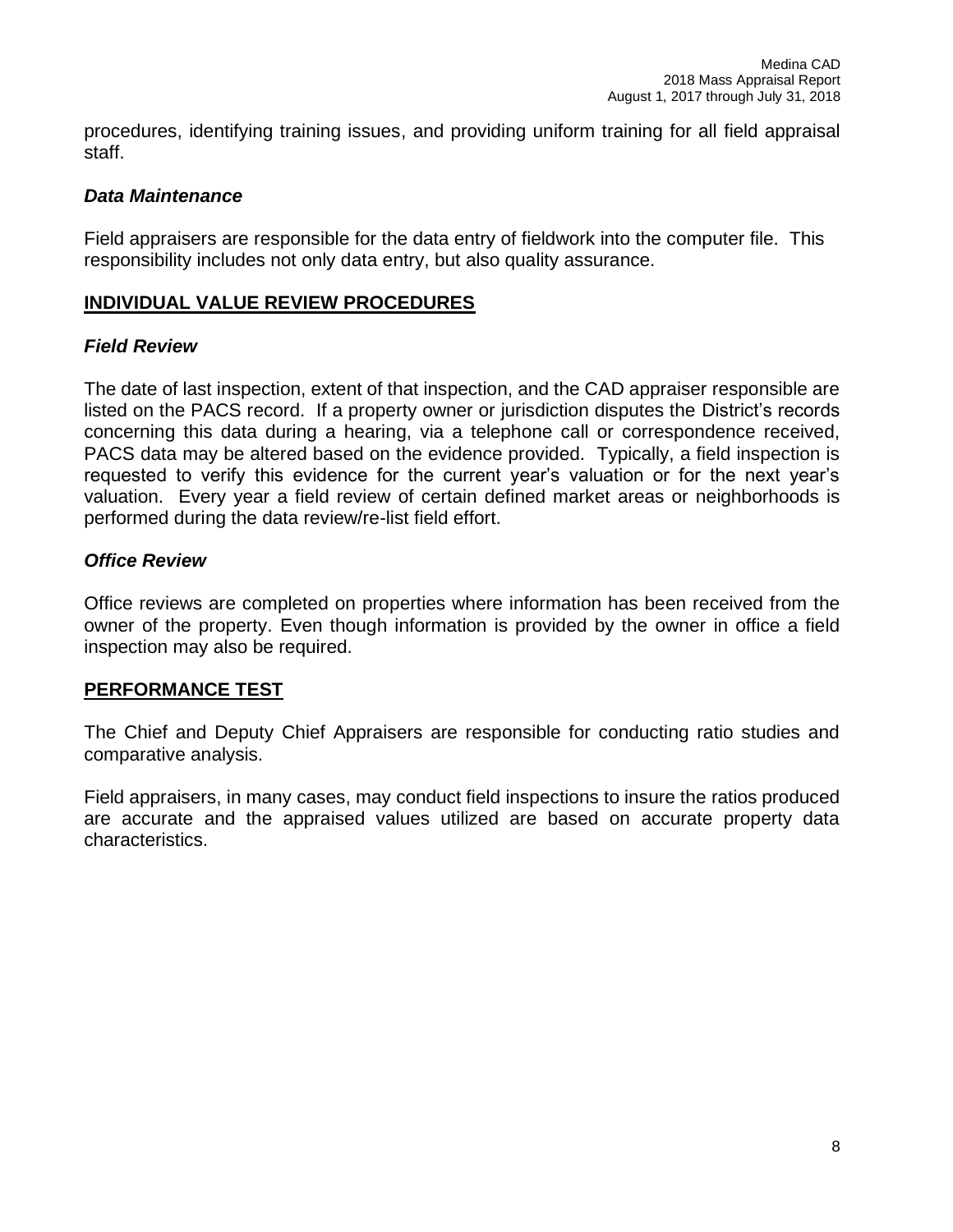## **RESIDENTIAL PROPERTY**

## **INTRODUCTION**

#### *Scope of Responsibility*

The Chief Appraiser and Deputy Chief are responsible for vacant land valuation. They are also responsible for developing equal and uniform market values for residential improved property. There are approximately 25,900 residential improved and residential vacant properties in Medina County.

#### *Appraisal Resources*

#### **Personnel**

The Residential Valuation appraisal staff consists of the Chief Appraiser, Deputy Chief Appraiser, three Field Appraisers, and the support staff.

#### **Data**

A common set of data characteristics for each residential dwelling in Medina County is collected in the field and data entered into the CAMA system. The property characteristic data drives the CAMA approach to valuation.

## **MARKET COMPARISON APPROACH**

## *Area Analysis*

Data on regional economic forces such as demographic patterns, regional, location factors, employment and income patterns, general trends in real property prices and rents, interest rate trends, availability of vacant land, and construction trends and costs are collected from private vendors and public sources and provide the field appraiser a current economic outlook on the real estate market. Information is gleaned from real estate publications and sources such as continuing education as approved by the Texas Department of Licensing and Registration (TDLR).

## *Neighborhood and Market Analysis*

Neighborhood analysis involves the examination of how physical, economic, governmental and social forces and other influences affect property values. The effects of these forces are also used to identify, classify, and stratify comparable properties into smaller, manageable subsets of the universe of properties known as neighborhoods. Residential valuation and neighborhood analysis is conducted in each of the school district areas.

The first step in neighborhood analysis is the identification of a group of properties that share certain common traits. A "neighborhood" for analysis purposes is defined as the largest geographic grouping of properties where the property's physical, economic, governmental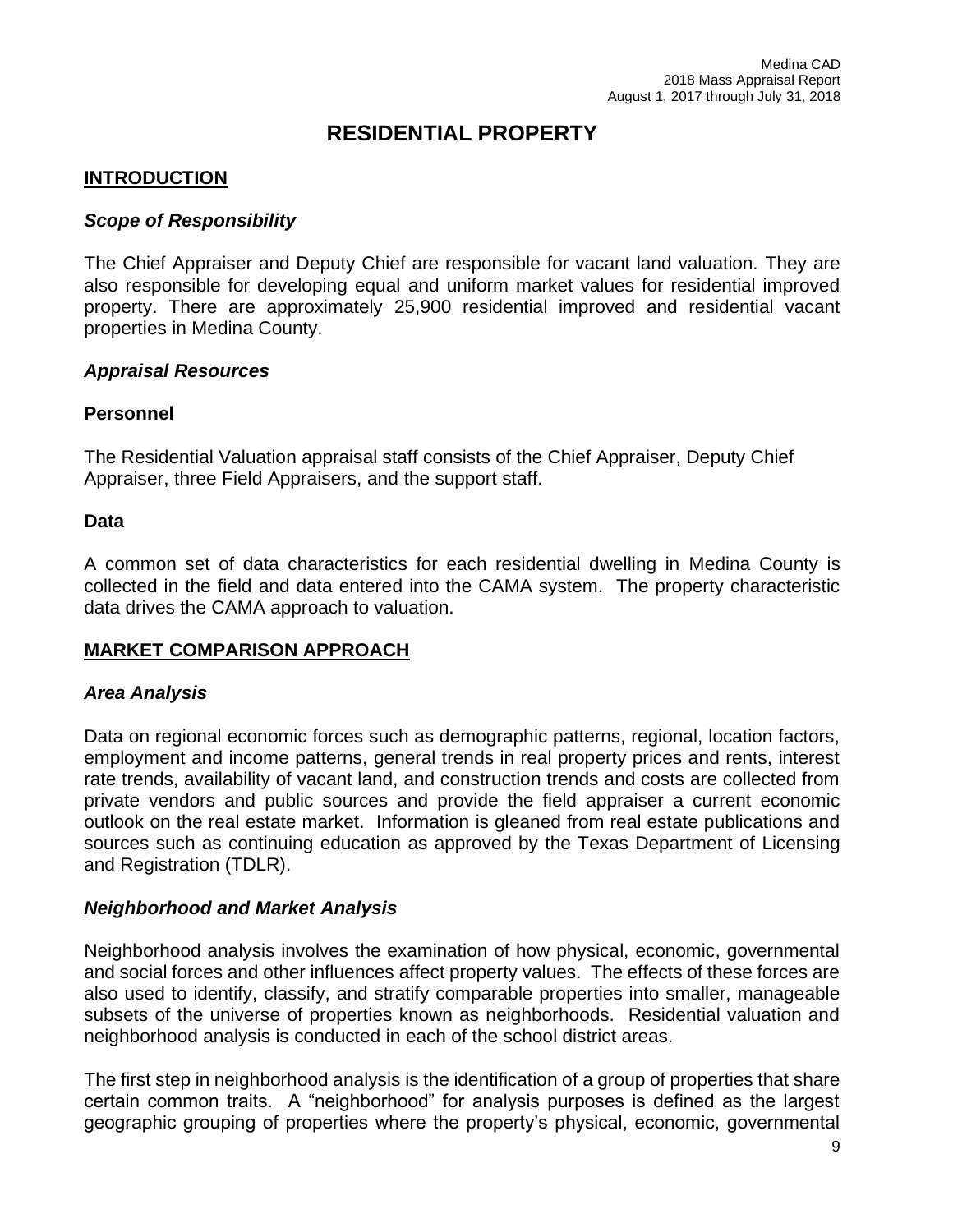and social forces are generally similar and uniform. Geographic stratification accommodates the local supply and demand factors that vary across a jurisdiction.

Once a neighborhood has been identified, the next step is to define its boundaries. This process is known as "delineation." Some factors used in neighborhood delineation include location, sales price range, lot size, age of dwelling, quality of construction and condition of dwellings, square footage of living area, and story height. Delineation can involve the physical drawing of neighborhood boundary lines on a map, but it can also involve statistical separation or stratification based on attribute analysis.

Part of neighborhood analysis is the consideration of discernible patterns of growth that influence a neighborhood's individual market. Few neighborhoods are fixed in character. Each neighborhood may be characterized as being in a stage of growth, stability or decline. The growth period is a time of development and construction. As new neighborhoods in a community are developed, they compete with existing neighborhoods. An added supply of new homes tends to induce population shift from older homes to newer homes. In the period of stability, or equilibrium, the forces of supply and demand are about equal. Generally, in the stage of equilibrium, older neighborhoods can be more desirable due to their stability of residential character and proximity to the workplace and other community facilities. The period of decline reflects diminishing demand or desirability. During decline, general property use may change from residential to a mix of residential and commercial uses. Declining neighborhoods may also experience renewal, reorganization, rebuilding, or restoration, which promotes increased demand and economic desirability.

Neighborhood identification and delineation is the cornerstone of the residential valuation system at the District. All the residential analysis work done in association with the residential valuation process is neighborhood specific. Neighborhoods are field inspected and delineated based on observable aspects of homogeneity. Neighborhood delineation is periodically reviewed to determine if further neighborhood delineation is warranted. Whereas neighborhoods involve similar properties in the same location, a neighborhood group is simply defined as similar neighborhood in similar locations. Each residential neighborhood is assigned to a neighborhood group based on observable aspects of homogeneity between neighborhoods. Neighborhood grouping is highly beneficial in cost-derived areas of limited or no sales, or use in direct sales comparison analysis. Neighborhood groups, or clustered neighborhoods, increase the available market data by linking comparable properties outside a given neighborhood. Sales ratio analysis, discussed below, is performed on a neighborhood basis, and in soft sale areas on a neighborhood group basis.

## *Highest and Best Use Analysis*

The highest and best use of property is the reasonable and probable use that supports the highest present value as of the date of the appraisal. The highest and best use must be physically possible, legal, financially feasible, and productive to its maximum. The highest and best use of residential property is normally its current use. This is due in part to the fact that residential development, in many areas, through use of deed restrictions and zoning, precludes other land uses.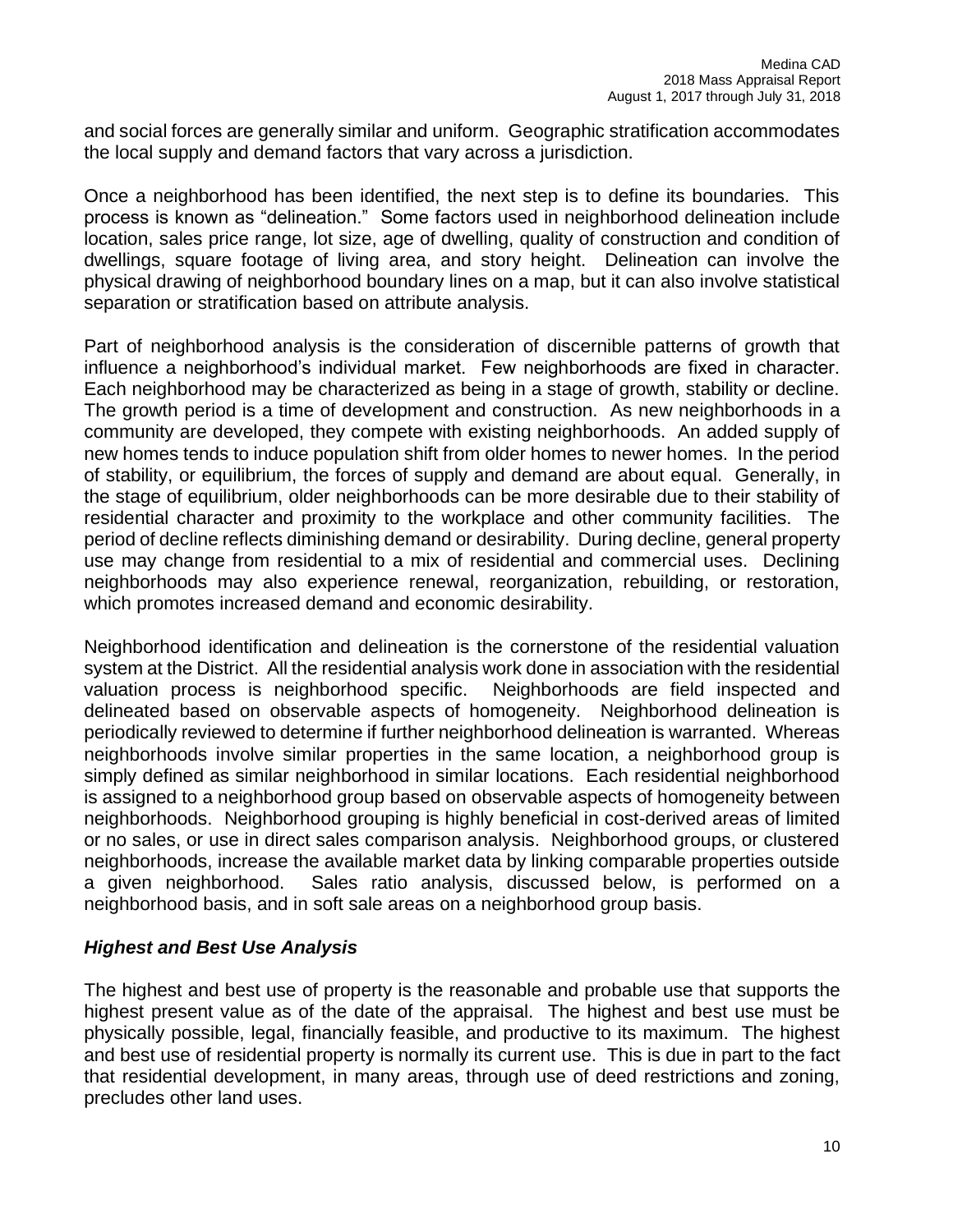Residential valuation undertakes reassessment of highest and best use in transition areas and areas of mixed residential and commercial use. In transition areas with ongoing gentrification, the appraiser reviews the existing residential property use and makes a determination regarding highest and best use. Once the conclusion is made that the highest and best use remains residential, further highest and best use analysis is done to decide the type of residential use on a neighborhood basis. As an example, it may be determined in a transition area that older, non-remodeled homes are economic misimprovements, and the highest and best use of such property is the construction of new dwellings. In areas of mixed residential and commercial use, the appraiser reviews properties in these areas on a periodic basis to determine if changes in the real estate market require reassessment of the highest and best use of a select population of properties.

## **DATA COLLECTION AND VALIDATION**

## *Sources of Data*

The district's property characteristics data was originally received in 1979 from the Medina County Tax Office, the Hondo Independent School District Tax Office, Devine Independent School District Tax Office, Medina Valley Independent School District Tax Office, Utopia Independent School District Tax Office and the Northside Independent School District Tax Office and where absent, collected through a massive field data collection effort coordinated by the district over a period of time. Tax assessors, local newspapers and the public often provide the district information regarding new construction, market patterns and other useful facts related to property valuation.

## **VALUATION AND STATISTICAL ANALYSIS**

## *Cost Schedules*

All residential parcels in the District are valued from identical cost schedules using a comparative unit method. The District's residential cost schedules, originally adopted from a private mass appraisal firm, have been customized to fit Medina County's local residential building and labor market. The cost schedules are reviewed periodically as a result of state legislation requiring that the District cost schedules be within a range of plus or minus 10% from nationally recognized cost schedules.

A review of the residential cost schedule is performed annually and is revised as needed during each review. As part of this process, newly constructed sold properties at various levels of quality of construction in Medina County are reviewed. The property data characteristics of these properties are verified and photographs taken of the samples. CAD dwelling costs are compared against Marshall & Swift, a nationally recognized cost estimator. This process includes correlation of quality of construction factors from CAD and Marshall & Swift. The results of the comparison are analyzed using statistical measures, including stratification by quality and reviewing estimated building costs, plus land to sales prices. As a result of this analysis, a new regional multiplier may be developed to be used in the District's cost process.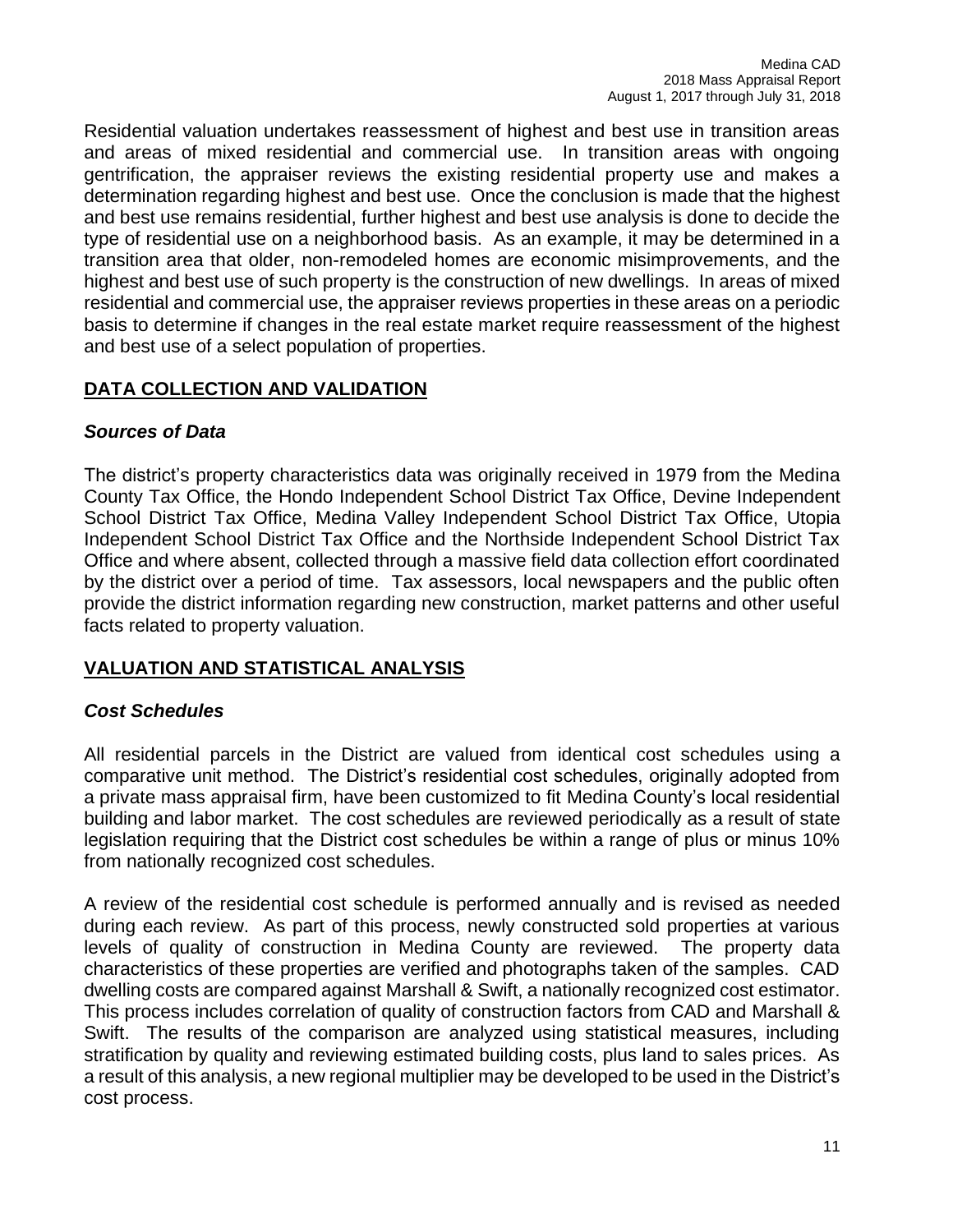## *Sales Information*

A sales file for the storage of "snapshot" sales data at the time of sale is maintained. Residential improved and vacant land sales, along with commercial improved and vacant land sales are maintained. Residential improved and vacant sales are collected from a variety of sources, including sales letters sent to buyer and seller, field discovery, protest hearings, Board of Realtor's MLS, various sale vendors, builders, and realtors. A system of type, source, validity and verification codes was established to define salient facts related to a property's purchase or transfer. School district or neighborhood sales reports are generated as an analysis tool for the appraiser in the development of value estimates.

## *Land Analysis*

Residential land analysis is conducted by the Chief Appraiser, with assistance from the Deputy Chief Appraiser. Together, they develop a base lot, primary rate, and assign each unique neighborhood its own cost table either by acres, square foot, or site value. These tables are designed to systematically value the primary and residual land based on a specified percentage of the primary rate. A computerized land table files stores the land information required to consistently value individual parcels within neighborhoods. Specific land influences are used, where necessary, to adjust parcels outside the neighborhood norm for such factors as view, shape, size, and topography, among others. The appraisers use abstraction and allocation methods to ensure that the land values created best reflect the contributory market value of the land to the overall property value.

## *Statistical Analysis*

Ratio studies are conducted on each of the residential valuation neighborhoods in the District to judge the two primary aspects of mass appraisal accuracy, being the level and uniformity of value. Appraisal statistics of central tendency and dispersion generated from sales ratios are available for each stratified neighborhood, the weighted mean, median, standard deviation, coefficient of variation, and coefficient of dispersion provide the Chief Appraiser a tool by which to determine both the level and uniformity of appraised value on a stratified neighborhood basis. The level of appraised values is determined by the weighted mean for individual properties within a neighborhood, and a comparison of neighborhood weighted means reflect the general level of appraised value between comparable neighborhoods. Review of the standard deviation, coefficient of variation, and coefficient of dispersion discerns appraisal uniformity within and between stratified neighborhoods.

Generally, neighborhoods are reviewed on a three-year rotation basis by the Chief Appraiser or Deputy Chief Appraiser, through the sales ratio analysis process. The first phase involves neighborhood ratio studies that compare the recent sales prices of neighborhood properties to the appraised values of these sold properties. This set of ratio studies affords the appraiser an excellent means of judging the present level of appraised value and uniformity of the sales. The appraiser makes a preliminary decision, based on the sales ratio statistics and designated parameters for valuation update, as to whether the value level in a neighborhood needs to be updated in an upcoming reappraisal, or whether the level of market value in a neighborhood is at an acceptable level.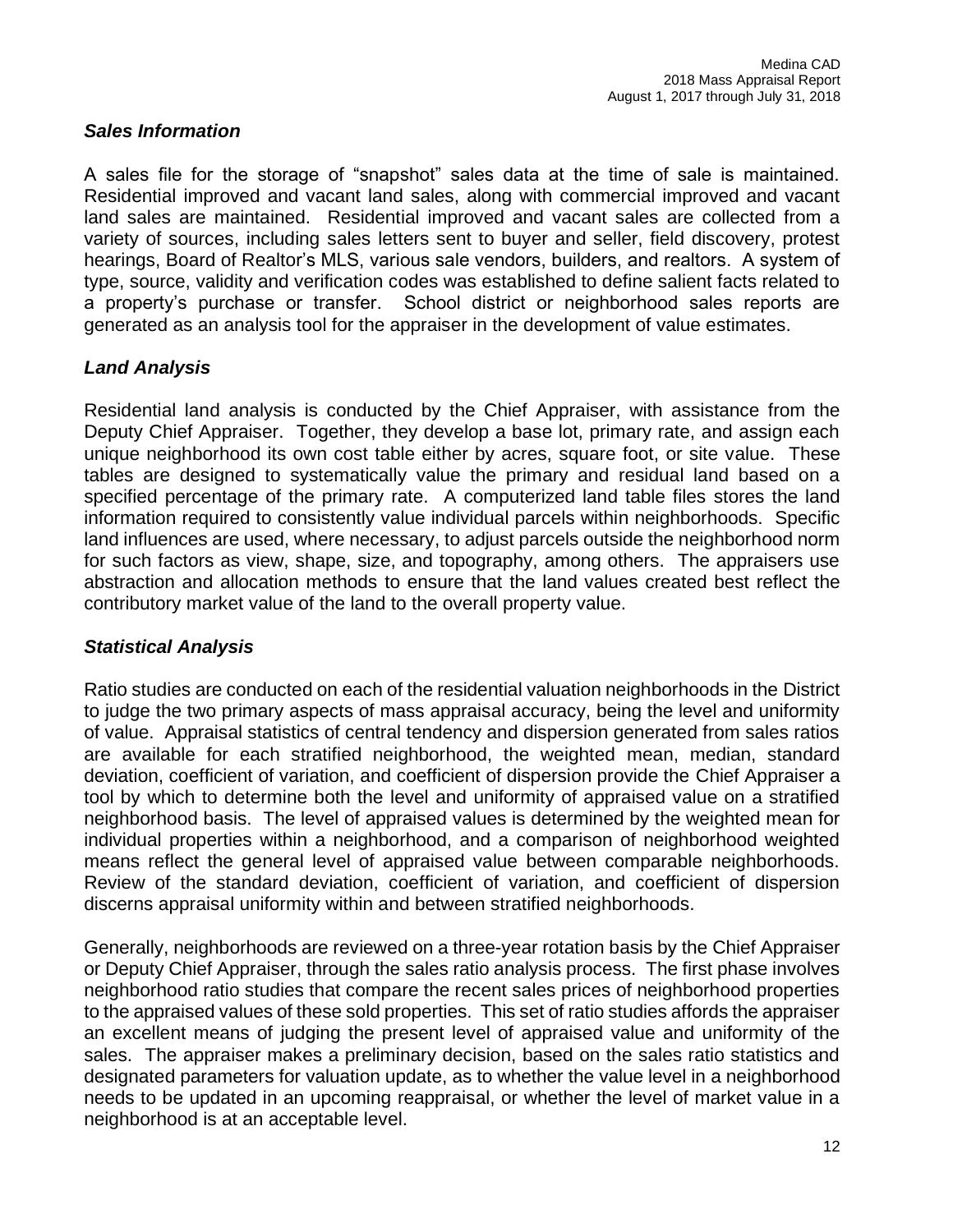## *Market Adjustment or Trending Factors*

Neighborhood market adjustments or factors are developed from appraisal statistics provided from ratio studies and are used to ensure that estimated values are consistent with the market. The District's primary approach to the valuation of residential properties uses a hybrid cost-sales comparison approach. This type of approach accounts for neighborhood market influences not specified in the cost model.

The following equation denotes the hybrid model used:

## Land Value + RCN (Replacement Cost New)-Depreciation) = Market Value

The market value equals the market adjustment factor times the land value plus the replacement cost new less depreciation. As the cost approach separately estimates both land and building values and uses depreciated replacement costs, which reflect only the supply side of the market, it is expected that adjustments to the cost values are needed to bring the level of appraisal to an acceptable standard. Market or location adjustments are applied uniformly within neighborhoods to account for location variances between market areas or across a jurisdiction.

If a neighborhood is to be updated, the Chief Appraiser and Deputy Chief Appraiser use cost ratio studies that compare recent sales prices of properties appropriately adjusted for the effects of time within a delineated neighborhood with the properties' actual cost value. The calculated ratio derived from the sum of the sold properties' cost value divided by the sum of the sales prices indicates the neighborhood level of value based on the unadjusted cost value for the sold properties. This cost-to-sale ratio is compared to the appraisal-to-sale ratio to determine the market adjustment factor for each neighborhood. This market adjustment factor is needed to trend the values obtained through the cost approach closer to the actual market evidenced by recent sales prices within a given neighborhood.

The sales used to determine the market adjustment factor will reflect the market influences and conditions only for the specified neighborhood, thus producing more representative and supportable values. The market adjustment factor calculated for each updated neighborhood is applied uniformly to all properties within a neighborhood. Once the market-trend factors are applied, a second set of ratio studies is generated that compares recent sale prices with the proposed appraised values for these sold properties. From this set of ratio studies, the Chief Appraiser can judge the appraisal level and uniformity in both updated and nonupdated neighborhoods, and finally, for the school district as a whole.

## **TREATMENT OF RESIDENCE HOMESTEADS**

Beginning in 1998, the State of Texas implemented a constitutional classification scheme concerning the appraisal of residential property that receives a residence homestead exemption. Under the new law, beginning in the second year a property receives a homestead exemption, increases in the value of that property are "capped." The value for tax purposes (appraised value) of a qualified residence homestead will be the LESSER of: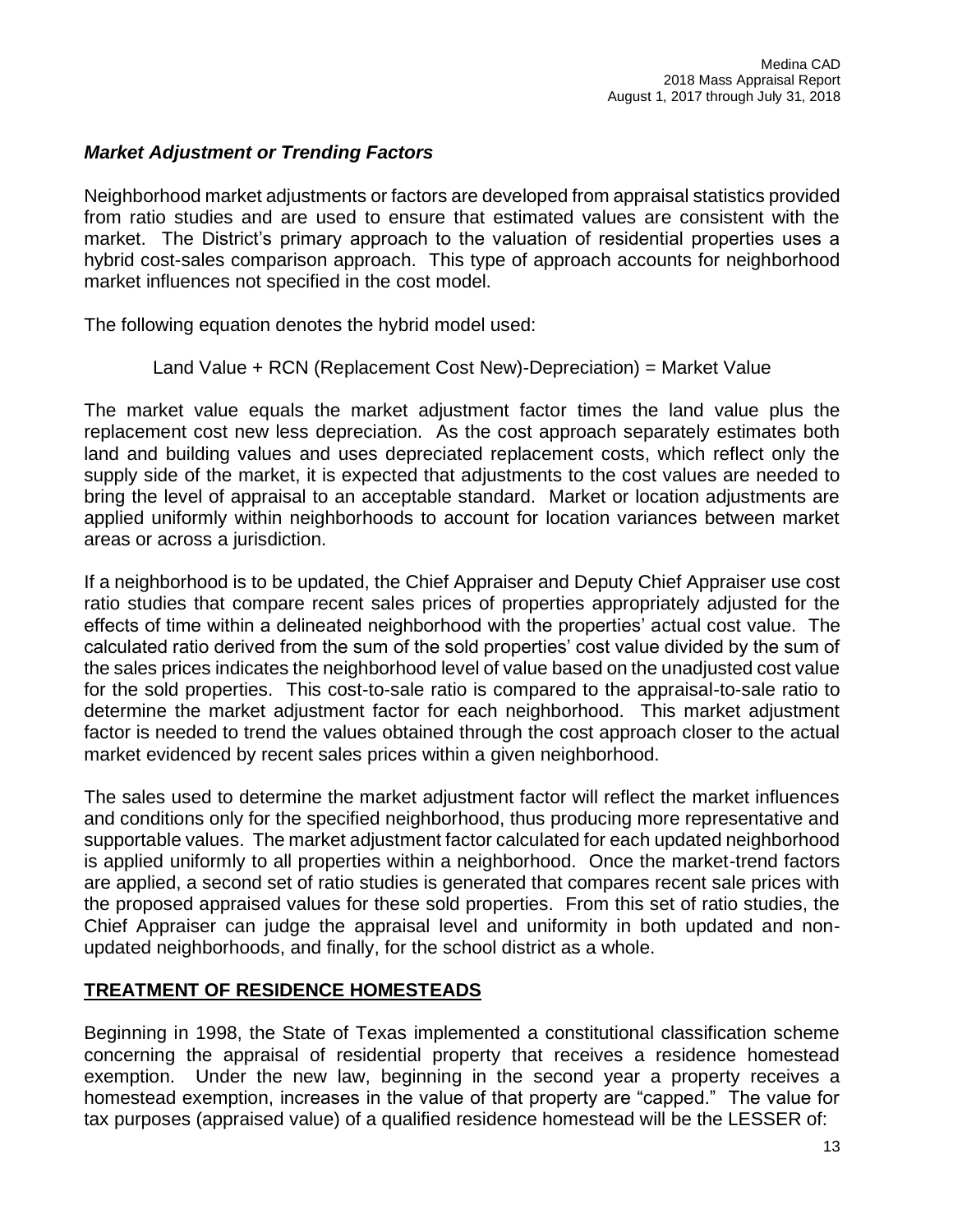- the market value; or
- the preceding year's appraised value; PLUS 10 percent for each year since the property was re-appraised; PLUS the value of any improvements added since the last re-appraisal.

Values of capped properties must be recomputed annually. If a capped property sells, the cap automatically expires as of January  $1<sup>st</sup>$  of the following year. In that following year, that home is reappraised at its market value to bring its appraisal into uniformity with other properties. An analogous provision applies to new homes. While a developer owns them, unoccupied residences are appraised as part of an inventory using the district's land value and the developer's construction costs as of the valuation date. However, in the year following sale, they are reappraised at market value.

Statistics produced from the market data include measures of central tendency (mean and median) that represent the level of appraised values, and measures of uniformity (coefficient of dispersion and coefficient of variation) that represent the consistency of appraised values within and between strata. Local data was used to develop time adjustments.

## **TREATMENT OF ACCOUNTS WITH PRIOR YEARS HEARINGS**

If the appraised value of a property is lowered by the Appraisal Review Board, that value is considered to be the appraised value of the property for that tax year. In the following tax year, the chief appraiser may not increase the appraised value of the property unless the increase by the chief appraiser is reasonably supported by substantial evidence when all of the reliable and probative evidence in the record is considered as a whole. If the appraised value is finally determined in a protest under Section 41.41(a) (2) or an appeal under Section 42.26, the chief appraiser may satisfy the requirement to reasonably support by substantial evidence an increase in the appraised value of the property in the following year by presenting evidence showing that the inequality in the appraisal of property has been corrected with regard to the properties that were considered in determining the value of the subject property. The burden of proof is on the chief appraiser to support an increase in the appraised value of property under circumstances described in the section.

## **INDIVIDUAL VALUE REVIEW PROCEDURES**

## *Field Review*

The Chief Appraiser and Deputy Chief Appraiser identifies individual properties in critical need of field review through sales ratio analysis. Sold properties with a high variance in sales ratios are field reviewed at the time of the sale to check for accuracy of data characteristics.

As the District's parcel count has increased through new home construction, and the homes constructed in the boom years of the late 70's and early 80's experience remodeling, the appraisers are required to perform the field activity associated with transitioning and high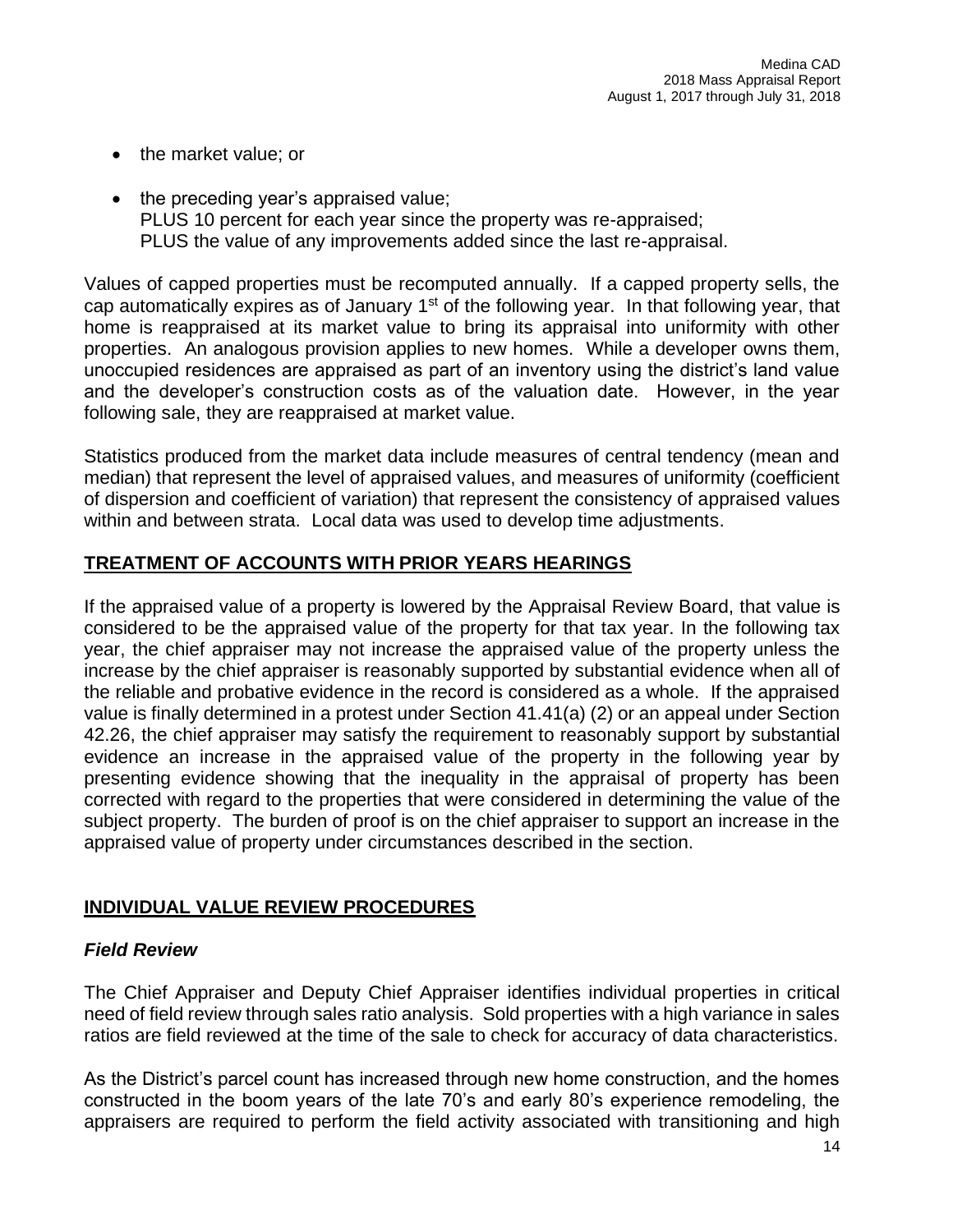demand neighborhoods. Sales activity has also resulted in a more substantial field effort on the part of the appraisers to review and resolve sales outliers. Additionally, the appraiser frequently field reviews subjective data items such as quality of construction, condition, and physical, functional and economic obsolescence, factors contributing significantly to the market value of the property. The areas to be physically inspected are identified in the appraisal districts' Biennial Reappraisal Plan. During this review, the appraiser is able to physically inspect both sold properties and unsold properties for comparability and consistency of values.

## *Office Review*

Given the amount of resources and time required to conduct a routine field review of all properties, homogeneous properties consisting of tract housing with a low variance in sales ratios and other properties having a recent field inspection date are value reviewed in the office. Ratio reports comparing previous values against proposed and final values are generated for all residential improved and vacant properties. The dollar amount and percentage of value difference are noted for each property within a delineated neighborhood allowing the appraiser to identify, research, and resolve value anomalies before final appraised values are released. Previous values resulting from a hearing protest are individually reviewed to determine if the value remains appropriate for the current year.

Once the Chief Appraiser is satisfied with the level and uniformity of value for each neighborhood, the estimates of value go into the computer system for notice.

## **PERFORMANCE TESTS**

## *Sales Ratio Studies*

The primary analytical tool used by the Chief Appraiser to measure and improve performance is the ratio study. The District ensures that the appraised values that it produces meet the standards of accuracy in several ways. Overall sales ratios are generated for each school district to allow the appraiser to review general market trends within their area of responsibility, and provide an indication of market appreciation over a specified period of time. Sales ratio studies are generated from computer statistical software for each school district and the appraisal district as a whole. Reported in the sales ratio statistics for each school district is a level of appraised value and uniformity profile by structure type (classification), median level of appraisal, weighted mean, and coefficient of dispersion. The computer-based ratio studies are designed to emulate the findings of the State Comptroller's annual property value study for category A and category E properties (single-family residential property). The neighborhood descriptive statistic, along with frequency distributions and scatter diagrams are reviewed for each neighborhood being updated for the current tax year.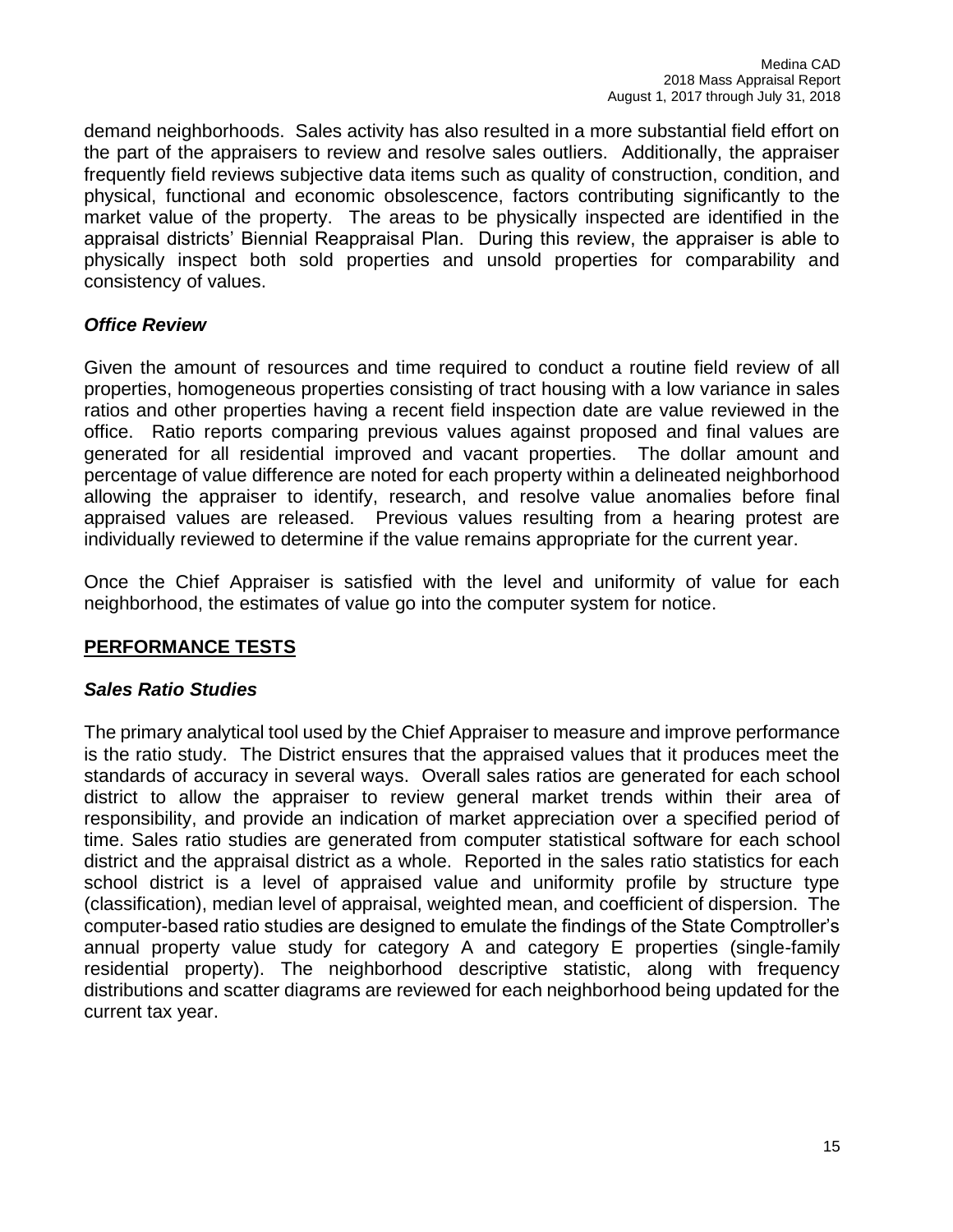## *Management Review Process*

Once the proposed value estimates are finalized, the Deputy Chief Appraiser reviews the sales ratios by neighborhood and present pertinent valuation data, such as, history of hearing protest, sale-to-parcel ratio, and level of appraisal to the Chief Appraiser for final review and approval. This review includes comparison of level of value between related neighborhoods within and across jurisdiction lines. The primary objective of this review is to ensure that the proposed values have met preset appraisal guidelines appropriate for the tax year in question.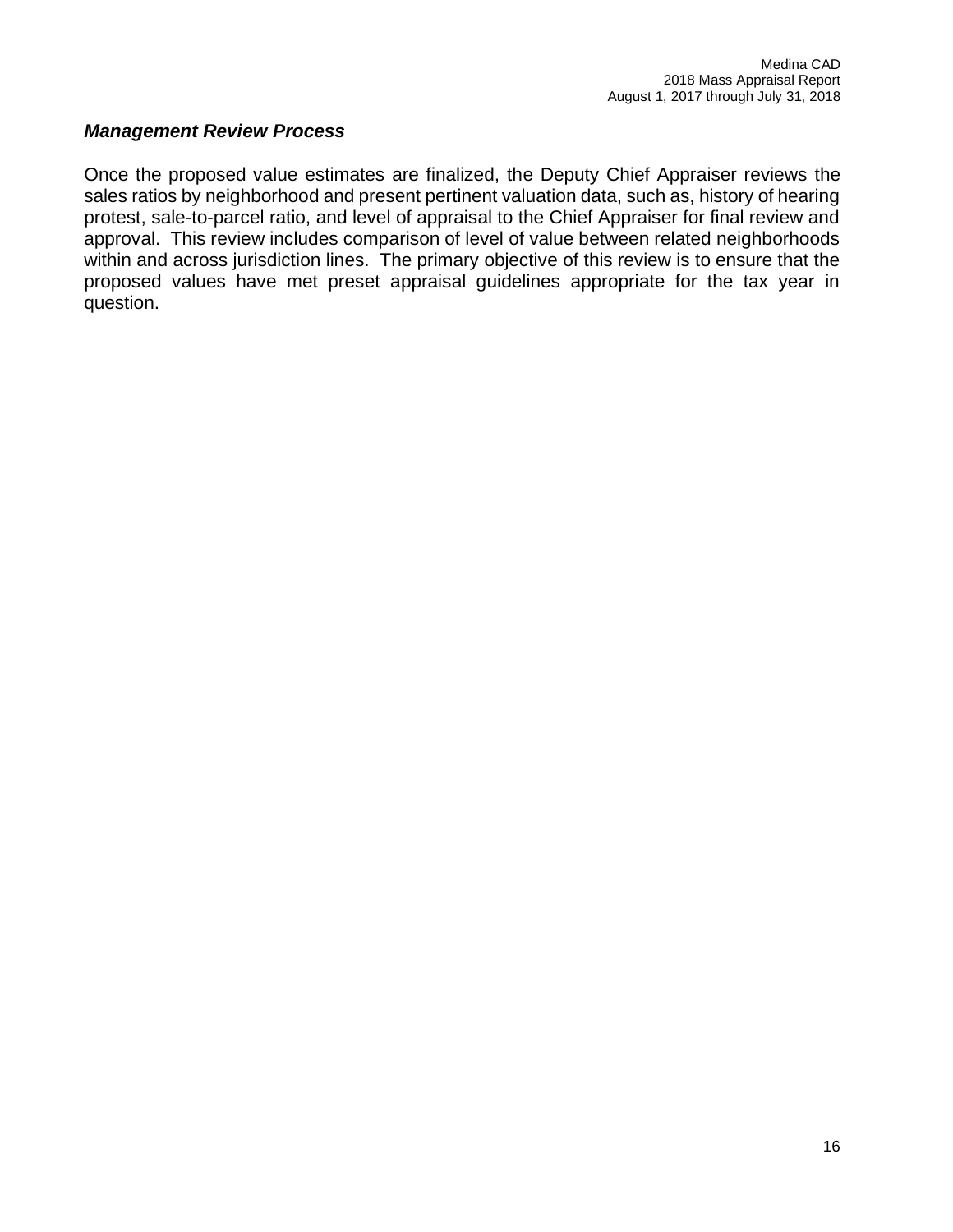# **COMMERCIAL PROPERTY VALUATION**

## **INTRODUCTION**

## *Appraisal Responsibility*

This mass appraisal assignment includes all of the commercially classed real property which falls within the responsibility of Eagle Appraisal & Consulting, Inc. The Commercial Appraiser appraises the fee simple interest of properties according to statute. However, the effect of easements, restrictions, encumbrances, leases, contracts or special assessments are considered on an individual basis, as is the appraisement of any non-exempt taxable fractional interests in real property. Fractional interests or partial holdings of real property are appraised in fee simple for the whole property and divided programmatically based on their prorated interests.

## *Appraisal Resources*

The improved real property appraisal responsibilities are categorized according to major property types of multi-family or apartment, office, retail, warehouse and special use (i.e., hotels, and nursing homes). The valuation assignment is generally divided geographically.

#### **Data**

The data used by the Commercial Appraiser includes verified sales of vacant land and improved properties and the pertinent data obtained from each (sales price levels, capitalization rates, income multipliers, equity dividend rates, marketing period, etc.). Other data used by the appraiser includes actual income and expense data (typically obtained through the hearings process), actual contract rental data, leasing information (commissions, tenant finish, length of terms, etc.), and actual construction cost data. In addition to the actual data obtained from specific properties, market data publications are also reviewed to provide additional support for market trends.

## **PRELIMINARY ANALYSIS**

## *Survey of Similar Jurisdictions*

The District coordinates its discovery and valuation activities with adjoining appraisal districts. Field trips, interviews and data exchanges with adjacent appraisal districts have been conducted to ensure compliance with state statutes. In addition, District administration and personnel interact with other assessment officials through professional trade organizations including the International Association of Assessing Officers (IAAO), Texas Association of Appraisal Districts (TAAD), and the Texas Association of Assessing Officers (TAAO)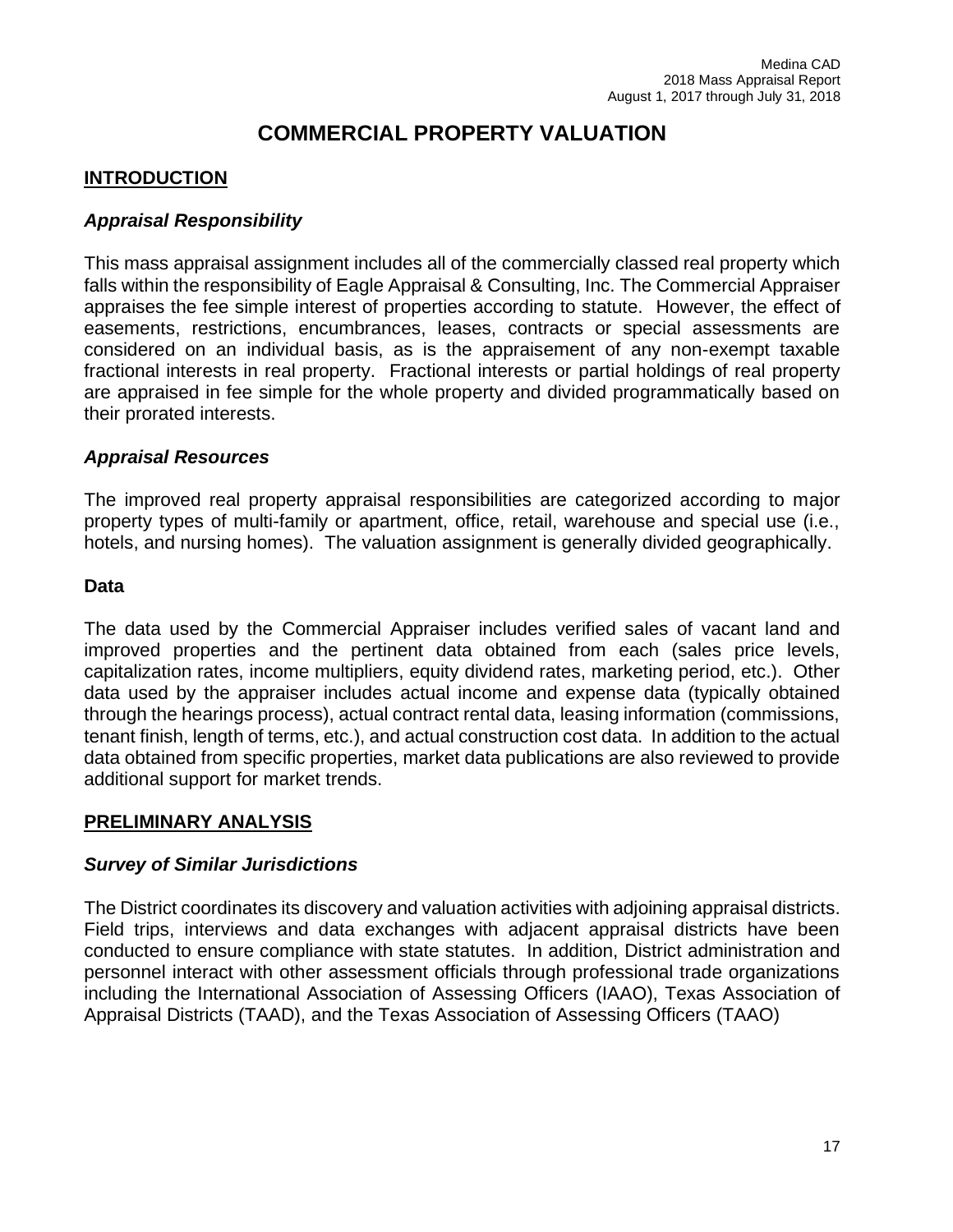## **VALUATION APPROACH**

## *Area Analysis*

Data on regional economic forces such as demographic patterns, regional location factors, employment and income patterns, general trends in real property prices and rents, interest rate trends, availability of vacant land, and construction trends and costs are collected from private vendors and public sources. Continuing education in the form of courses, approved by the TDLR, through IAAO, TAAO, and TAAD is provided to all District personnel, in order to assure appraisers are proficient in area analysis.

## *Neighborhood Analysis*

The neighborhood is comprised of the land area and commercially classed properties located within the boundaries of several separate market areas, including the incorporated cities of Castroville, Devine, Hondo LaCoste, Lytle, Natalia, and the unincorporated town area of D'Hanis. These areas consist of a wide variety of property types including residential, and commercial. Neighborhood analysis involves the examination of how physical, economic, governmental and social forces and other influences affect property values. The effects of these forces are also used to identify, classify, and organize comparable properties into smaller, manageable subsets of the universe of properties known as neighborhoods. In the mass appraisal of commercial properties, these subsets of a universe of properties are generally referred to as market areas or economic areas.

Economic areas are defined by each of the improved property use types (apartment, office, retail, warehouse and special use) based on an analysis of similar economic or market forces. These include, but are not limited to, similarities of rental rates, classification of projects (known as building class by area commercial market experts), date of construction, overall market activity or other pertinent influences. Economic area identification and delineation by each major property use type is the benchmark of the commercial valuation system. All income model valuation (income approach to value estimates) is economic area specific. Economic areas are periodically reviewed to determine if re-delineation is required.

## *Highest and Best Use Analysis*

The highest and best use is the most reasonable and probable use that generates the highest present value of the real estate as of the date of valuation. The highest and best use of any given property must be physically possible, legally permissible, financially feasible, and maximally productive. For improved properties, highest and best use is evaluated as improved and as if the site were still vacant. This assists in determining if the existing improvements have a transitional use, interim use, nonconforming use, multiple uses, speculative use, excess land, or a different optimum use if the site were vacant. For vacant tracts of land within these market areas, the highest and best use is considered speculative based on the surrounding land uses. Improved properties reflect a wide variety of highest and best uses which include, but are not limited to: office, retail, apartment, warehouse, light industrial, special purpose, or interim uses. In many instances, the property's current use is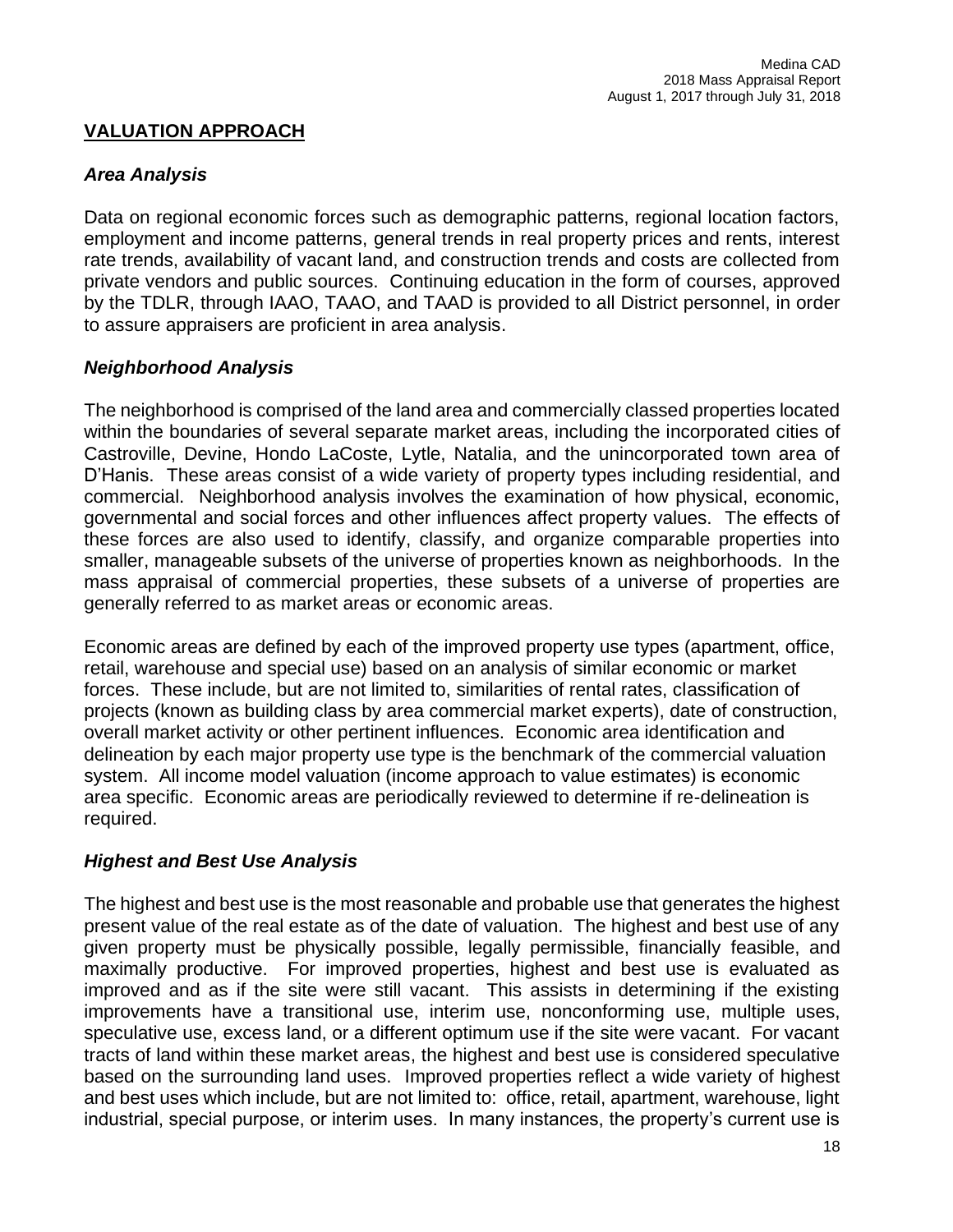the same as its highest and best use. This analysis insures that an accurate estimate of market value (sometimes referred to as value in exchange) is derived.

On the other hand, value in use represents the value of a property to a specific user for a specific purpose. This is significantly different than market value, which approximates market price under the following assumptions: (i) no coercion of undue influence over the buyer or seller in an attempt to force the purchase or sale, (ii) well-informed buyers and sellers acting in their own best interests, (iii) a reasonable time for the transaction to take place, and (iv) payment in cash or its equivalent.

## *Market Analysis*

A market analysis relates directly to market forces affecting supply and demand. This study involves the relationships between social, economic, environmental, governmental, and site conditions. Current market activity including sales of commercial properties, new construction, new leases, lease rates, absorption rates, vacancies, allowable expenses (inclusive of replacement reserves), expense ratio trends, and capitalization rate studies are analyzed.

## **DATA COLLECTION/VALIDATION**

## *Sources of Data*

In terms of commercial sales data, the District receives a copy of the deeds recorded in Medina County that convey commercially classed properties. The deeds involving a change in commercial ownership are entered into the sales information system and researched in an attempt to obtain the pertinent sale information. Other sources of sale data include the hearings process and local, regional and national real estate and financial publications.

## *Data Collection Procedures*

Data collection procedures have been established for residential, commercial, and personal property. Appraisers conduct field inspections and record information on the property record data card. This information is entered into the computer system and serves as the basis for the valuation of property. The quality of data used is of paramount importance to accurate valuation of taxable property. While production standards are established and upheld for the various field activities, quality of data is emphasized as the goal and responsibility of each appraiser. New appraisers are trained in the specifics of data collections.

For those properties involved in a transfer of commercial ownership, a sale file is produced which begins the research and verification process. The initial step in sales verification involves a computer-generated questionnaire, which is mailed to both parties in the transaction (Buyer and Seller). If the sales information is not obtained, other sources are contacted such as real estate agents and/or brokers, property managers or commercial vendors. In other instances, sales verification is obtained from local appraisers or others that may have the desired information. Finally, closing statements are often provided during the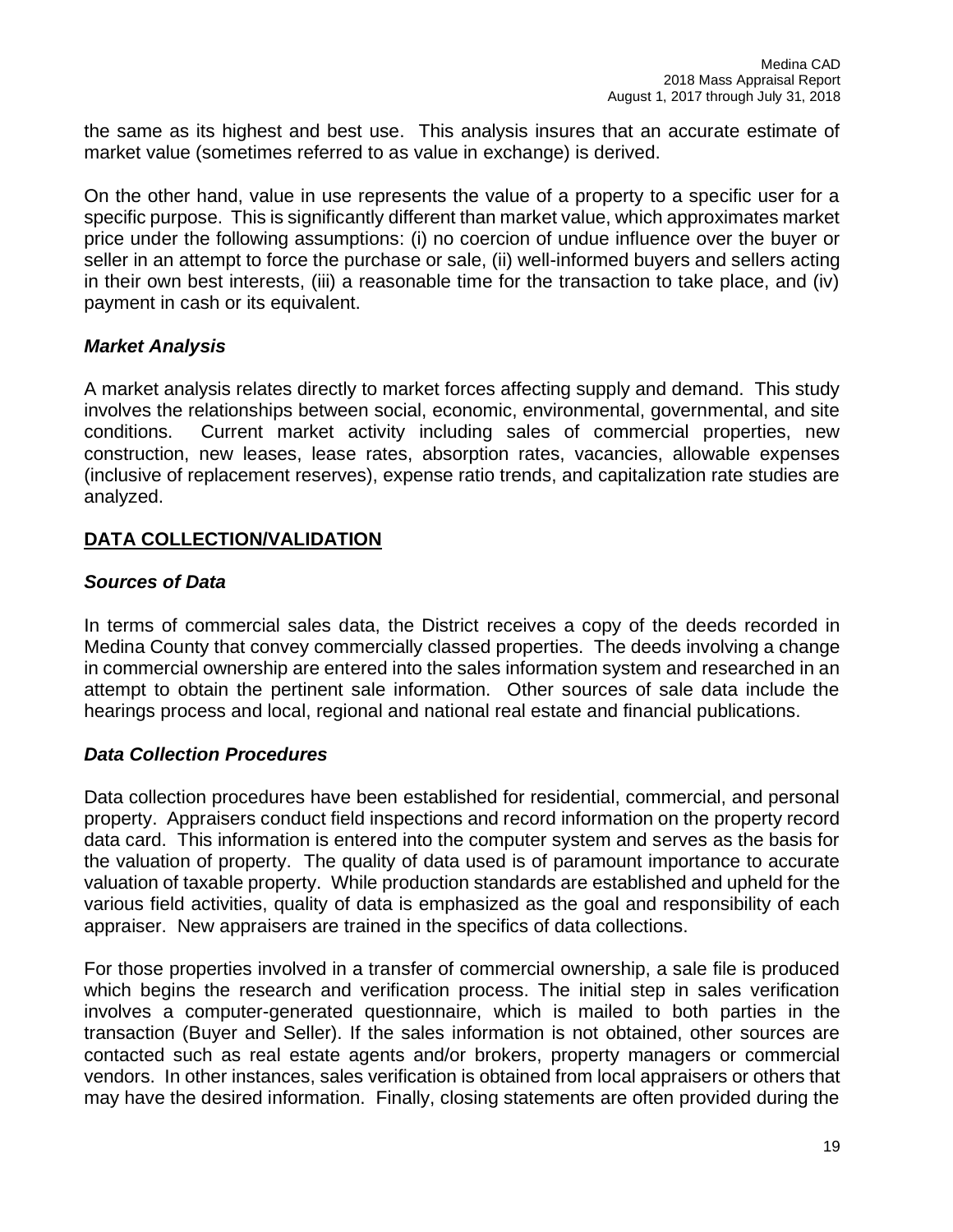hearings process. The actual closing statement is the most reliable and preferred method of sales verification.

## **VALUATION ANALYSIS**

Model calibration involves the process of periodically adjusting the mass appraisal formulas, tables and schedules to reflect current local market conditions. Once the models have undergone the specification process, adjustments can be made to reflect new construction procedures, materials and/or costs, which can vary from year to year. The basic structure of a mass appraisal model can be valid over an extended period of time, with trending factors utilized for updating the data to the current market conditions. However, at some point, if the adjustment process becomes too involved, the model calibration technique can mandate new model specifications or a revised model structure.

## *Cost Schedules*

The cost approach to value is applied to all improved real property utilizing the comparative unit method. This methodology involves the utilization of national cost data reporting services as well as actual cost information on comparable properties whenever possible. Cost models are typically developed based on the Marshall Swift Valuation Service. Cost models include the derivation of replacement cost new (RCN) of all improvements. These include comparative base rates, per unit adjustments and lump sum adjustments. This approach also employs the sales comparison approach in the valuation of the underlying land value. Time and location modifiers are necessary to adjust cost data to reflect conditions in a specific market and changes in costs over a period of time. Because a national cost service is used as a basis for the cost models, location modifiers are necessary to adjust these base costs specifically for Medina County. These modifiers are provided by the regional modifiers in Marshall Swift Valuation Service.

Depreciation schedules are developed based on what is typical for each property type at that specific age. These schedules are tested to ensure they are reflective of current market conditions. Effective age estimates are based on the utility of the improvements relative to where the improvement lies on the scale of its total economic life and its competitive position in the marketplace.

Market adjustment factors such as external and/or functional obsolescence can be applied if warranted. A depreciation calculation override can be used if the condition or effective age of a property varies from the norm by appropriately noting the physical condition and functional utility ratings on the property data characteristics. These adjustments are typically applied to a specific property type or location and can be developed via ratio studies or other market analyses. Accuracy in the development of the cost schedules, condition ratings and depreciation schedules will usually minimize the necessity of this type of an adjustment factor.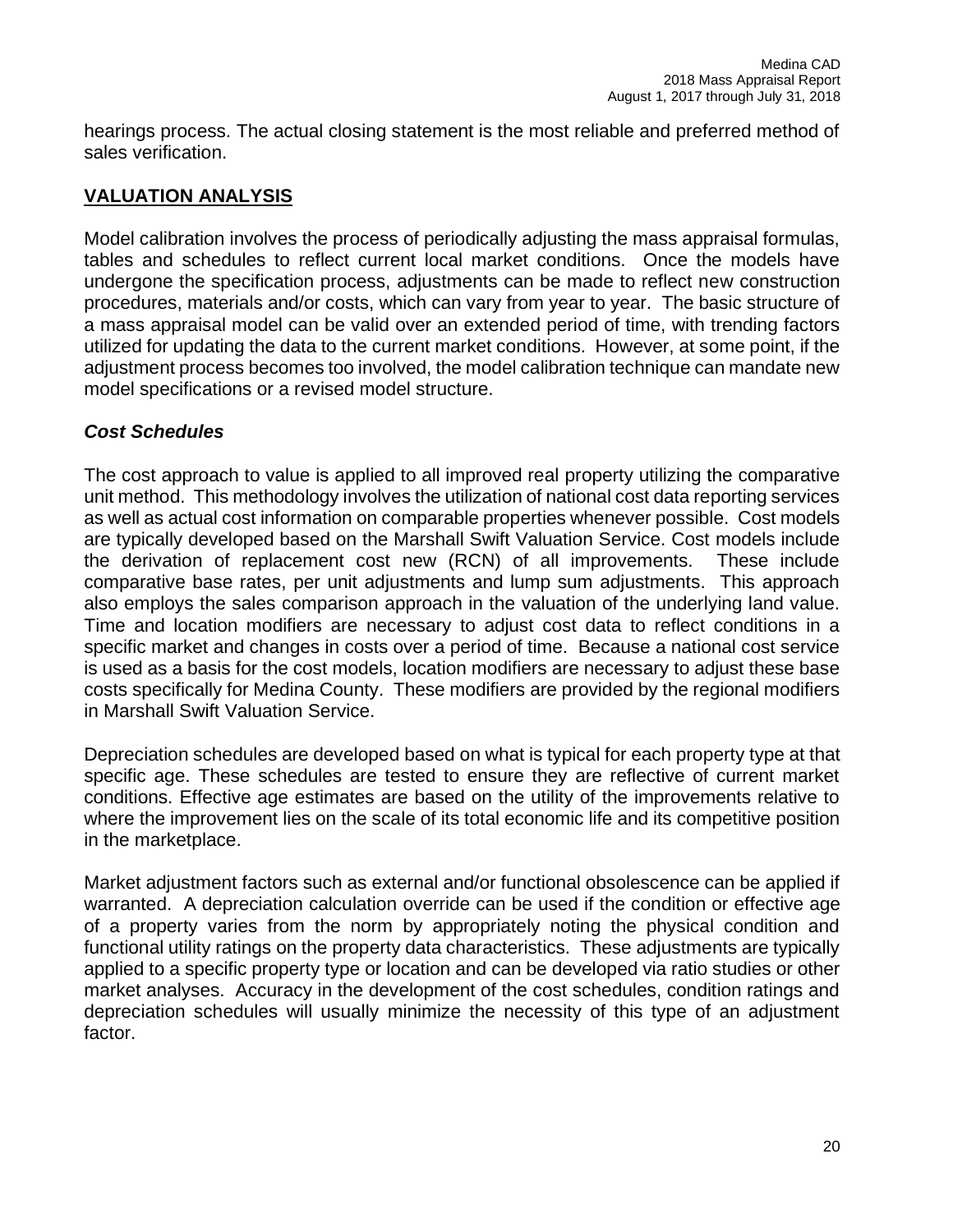## *Income consideration*

As income information is rarely shared and difficult to obtain, the District relies on the market or sales approach to value in most instances. However, when used, the income approach to value is applied to those real properties which are typically viewed by market participants as "income producing," and for which the income methodology is considered a leading value indicator. The first step in the income approach pertains to the estimation of market rent on a per unit basis. This is derived primarily from actual rent data furnished by property owners and from local market study publications. This per unit rental rate multiplied by the number of units results in the estimate of potential gross rent.

A vacancy and collection loss allowance is the next item to consider in the income approach. The projected vacancy and collection loss allowance is established from actual data furnished by property owners and on local market publications. This allowance accounts for periodic fluctuations in occupancy, both above and below an estimated stabilized level. The market derived stabilized vacancy and collection loss allowance is subtracted from the potential gross rent estimate to yield an effective gross rent.

Next a secondary income or service income is calculated as a percentage of stabilized effective gross rent. Secondary income represents escalations, reimbursements, and other miscellaneous income generated by the operations of real property. The secondary income estimate is derived from actual data collected and available market information. The secondary income estimate is then added to effective gross rent to arrive at an effective gross income.

Allowable expenses and expense ratio estimates are based on a study of the local market, with the assumption of prudent management. An allowance for non-recoverable expenses such as leasing costs and tenant improvements are included in the expenses. A nonrecoverable expense represents costs that the owner pays to lease rental space. Different expense ratios are developed for different types of commercial property based on use. A general office building is most often leased on a base year expense stop. This lease type stipulates that the owner is responsible for all expenses incurred during the first year of the lease. However, any amount in excess of the total per unit expenditure in the first year is the responsibility of the tenant. Under this scenario, if the total operating expense in year one (1) equates to \$8.00 per square foot, any increase in expense over \$8.00 per square foot throughout the remainder of the lease term would be the responsibility of the tenant. As a result, expense ratios are implemented based on the type of commercial property.

Another form of allowable expense is the replacement of short-lived items (such as roof or floor coverings, air conditioning or major mechanical equipment or appliances) requiring expenditures of large lump sums. When these capital expenditures are analyzed for consistency and adjusted, they may be applied on an annualized basis as stabilized expenses. When performed according to local market practices by commercial property type, these expenses when annualized are known as replacement reserves.

Subtracting the allowable expenses (inclusive of non-recoverable expenses and replacement reserves) from the effective gross income yields an estimate of net operating income.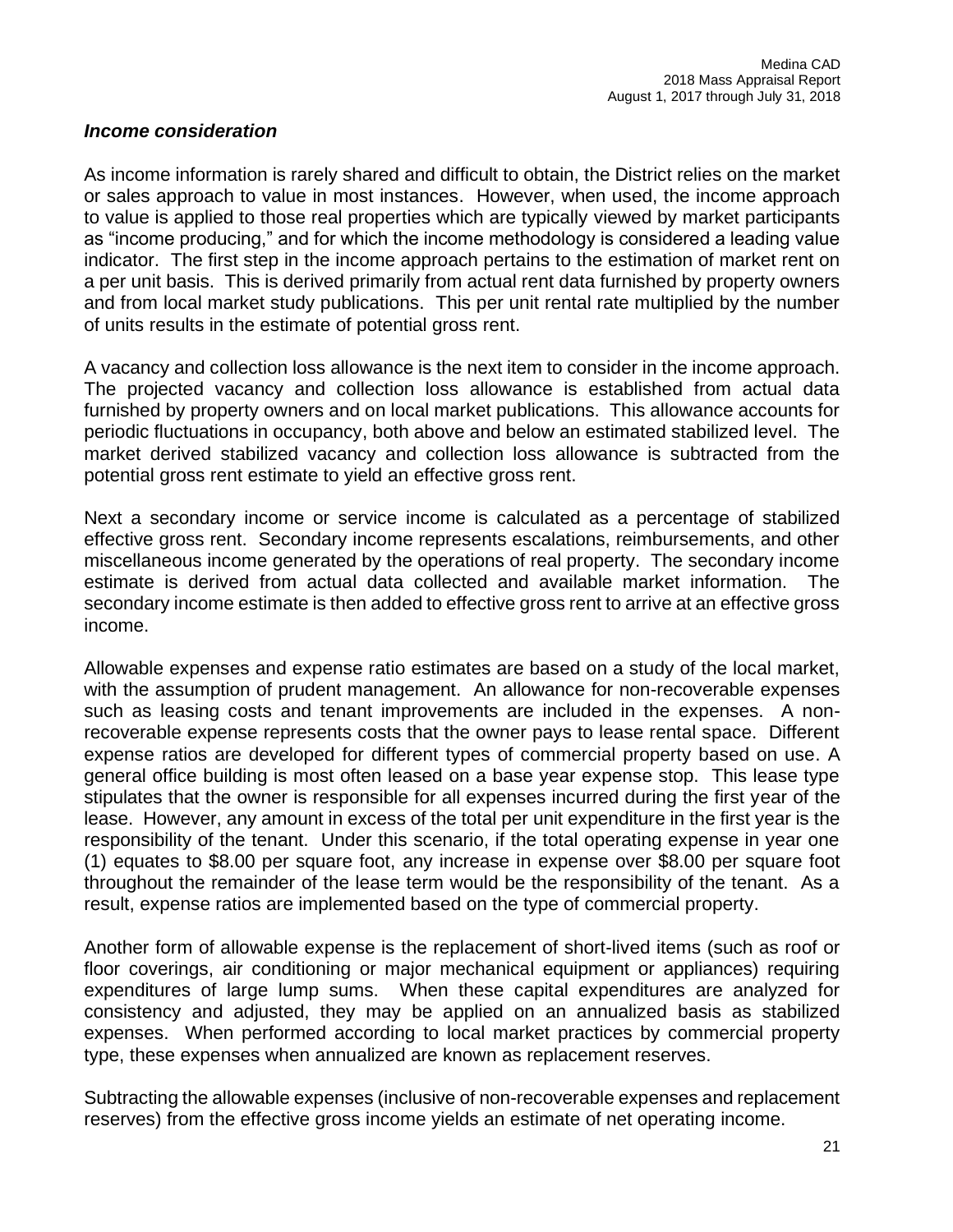Rates and multipliers are used to convert income into an estimate of market value. These include income multipliers, overall capitalization rates, and discount rates. Each of these is used in specific applications. Rates and multipliers also vary between property types, as well as by location, quality, condition, design, age, and other factors. Therefore, application of the various rates and multipliers must be based on a thorough analysis of the market.

Capitalization analysis is used in the income approach models. This methodology involves the capitalization of net operating income as an indication of market value for a specific property. Capitalization rates, both overall (going-in) cap rates for the direct capitalization method and terminal cap rates for discounted cash flow analyses, can be derived from the market. Sales of improved properties from which actual income and expense data are obtained provide a very good indication of what a specific market participant is requiring from an investment at a specific point in time. In addition, overall capitalization rates can be derived from the built-up method (band-of-investment). This method relates to satisfying the market return requirements of both the debt and equity positions of a real estate investment. This information is obtained from real estate and financial publications.

Rent loss concessions are made on specific properties with vacancy problems. A rent loss concession accounts for the impact of lost rental income while the building is moving toward stabilized occupancy. The rent loss is calculated by multiplying the rental rate by the percent difference of the property's stabilized occupancy and its actual occupancy. Build-out allowances (for first generation space or retrofit/second generation space as appropriate) and leasing expenses are added to the rent loss estimate. The total adjusted loss from these real property operations is discounted using an acceptable risk rate. The discounted value (inclusive of rent loss due to extraordinary vacancy, build-out allowances and leasing commissions) becomes the rent loss concession and is deducted from the value indication of the property at stabilized occupancy. A variation of this technique allows that for every year that the property's actual occupancy is less than stabilized occupancy a rent loss deduction may be estimated.

Income approach is seldom used due to the fact that sufficient reliable data is not available for applying this method to commercial property.

## *Sales Comparison (Market) Approach*

Although all three of the approaches to value are based on market data, the Sales Comparison Approach is most frequently referred to as the Market Approach. This approach is utilized not only for estimating land value but also in comparing sales of similarly improved properties to each parcel on the appraisal roll. As previously discussed in the Data Collection/Validation section of this report, pertinent data from actual sales of properties, both vacant and improved, is pursued throughout the year in order to obtain relevant information that can be used in all aspects of valuation. Sales of similarly improved properties can provide a basis for the depreciation schedules in the Cost Approach, rates and multipliers used in the Income Approach, and as a direct comparison in the Sales Comparison Approach. Improved sales are also used in ratio studies, which afford the appraiser an excellent means of judging the present level and uniformity of the appraised values.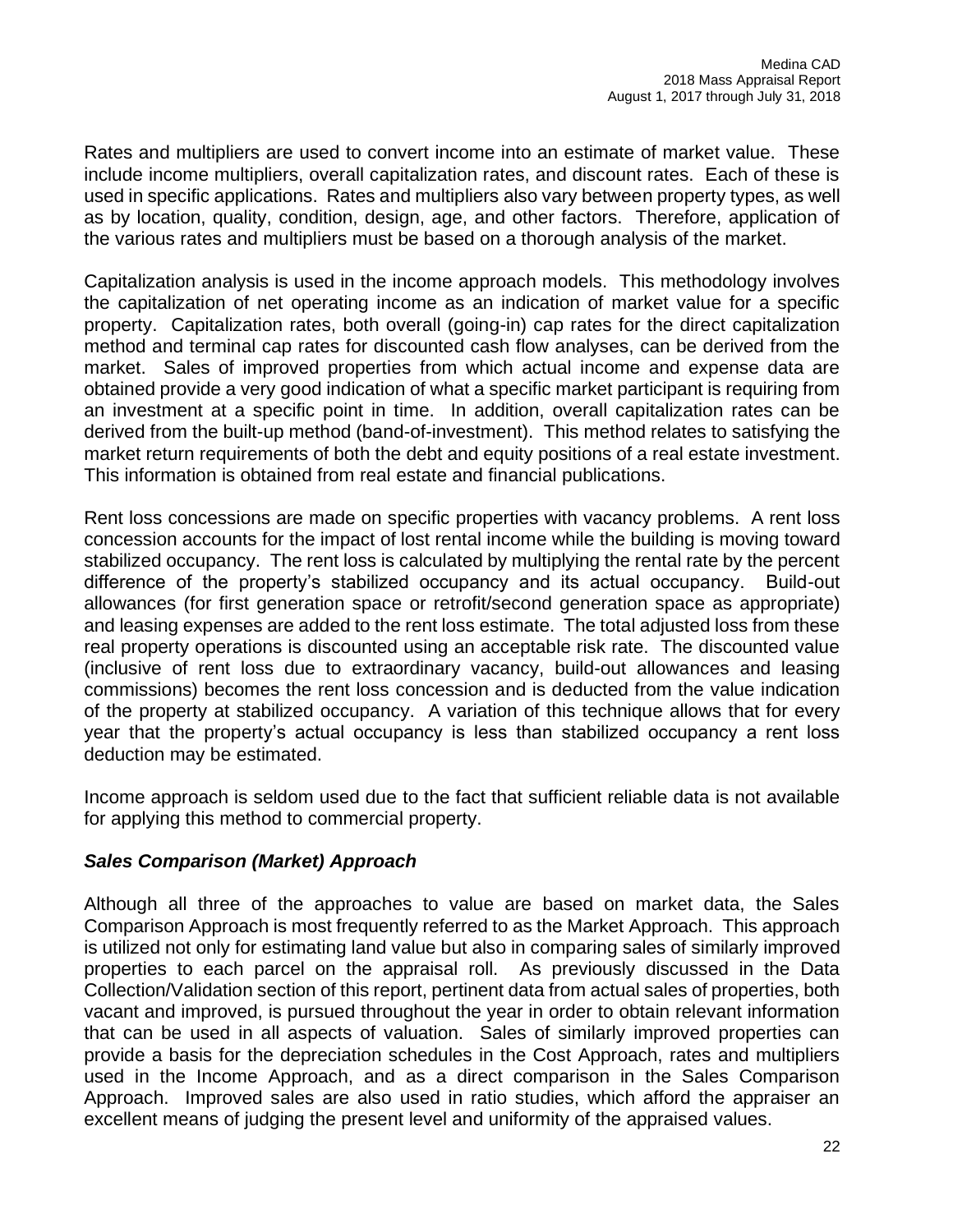## *Final Valuation Schedules*

Based on the market data analysis and review discussed previously in the cost, income and sales approaches, the cost and income models are calibrated and finalized. The calibration results are keyed into the schedules and models on the PACS system for utilization on all commercial properties in the district. The schedules and models are summarized in the Commercial Review Manual. This manual is provided to appraisers and is made available to the public.

## *Statistical and Capitalization Analysis*

Statistical analysis of final values is an essential component of quality control. This methodology represents a comparison of the final value against the standard and provides a concise measurement of the appraisal performance. Statistical comparisons of many different standards are used including sales of similar properties, the previous year's appraised value, audit trails, value change analysis and sales ratio analysis.

Appraisal statistics of central tendency and dispersion generated from sales ratios are available for each property type. These summary statistics including, but not limited to, the weighted mean, standard deviation and coefficient of variation, provide an analytical tool by which to determine both the level and uniformity of appraised value of a particular property type. The level of appraised values can be determined by the weighted mean for individual properties within a specific type, and a comparison of weighted means can reflect the general level of appraised value. Review of the standard deviation and the coefficient of variation can discern appraisal uniformity within a specific property type.

The Chief Appraiser and Deputy Chief Appraiser review every commercial property type annually through the sales ratio analysis process. The first phase involves ratio studies that compare the recent sales prices of properties to the appraised values of the sold properties. This set of ratio studies affords the appraiser an excellent means of judging the present level of appraised value and uniformity of the appraised values. The appraiser makes a preliminary decision, based on the sales ratio statistics and designated parameters for valuation update, as to whether the value level of a particular property type needs to be updated in an upcoming reappraisal, or whether the level of market value is at an acceptable level.

Potential gross rent estimates, occupancy levels, secondary income, allowable expenses (inclusive of non-recoverable and replacement reserves), net operating income and capitalization rate and multipliers are continuously reviewed utilizing frequency distribution methods or other statistical procedures or measures. Income model conclusions are compared to actual information obtained on individual commercial properties during the hearings process as well as information from published sources and area vendors.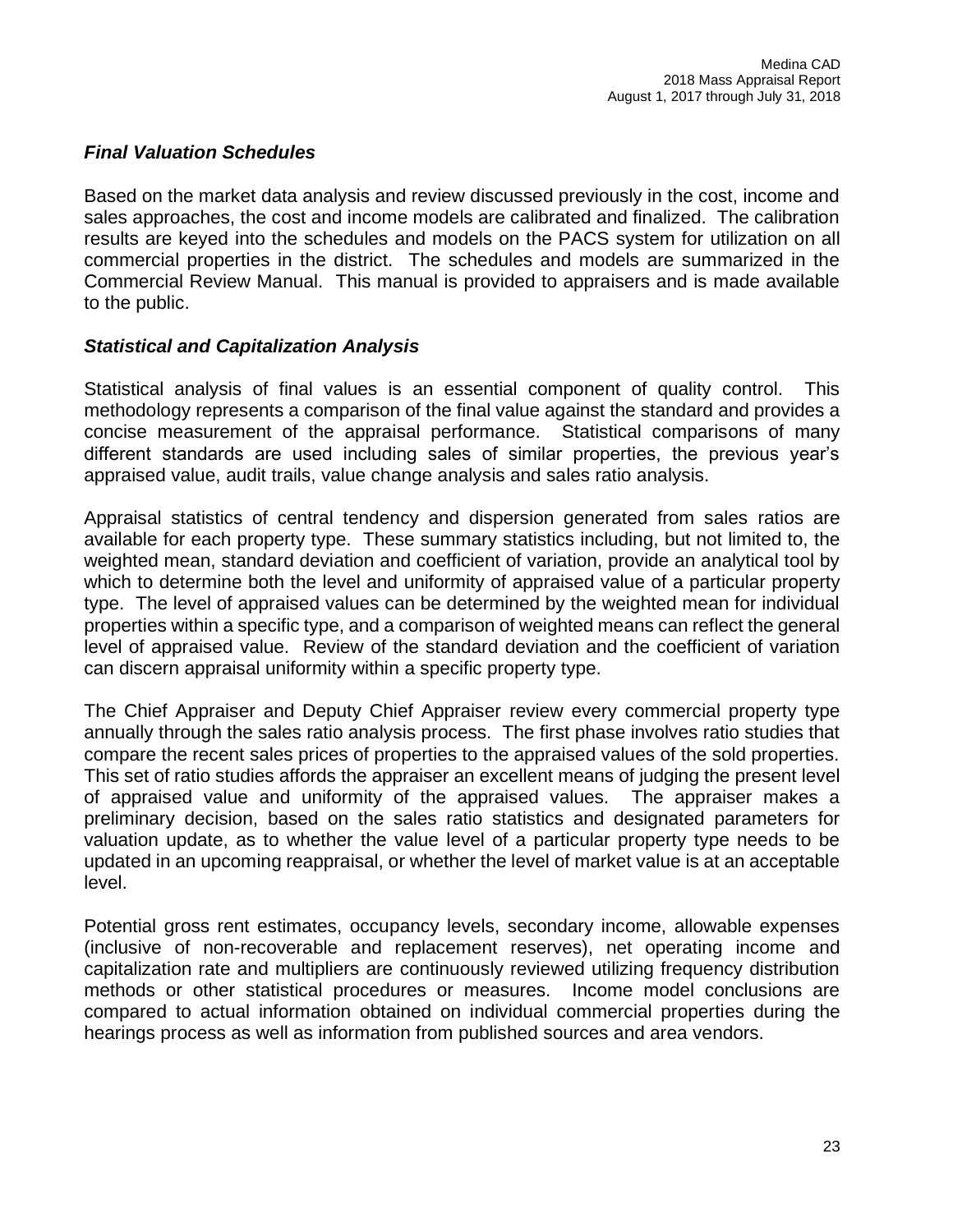## **INDIVIDUAL VALUE REVIEW PROCEDURES**

## *Field Review*

The date of last inspection, extent of that inspection, and the Medina CAD appraiser responsible are listed in the CAMA system. If a property owner disputes the District's records concerning this data in a protest hearing, CAMA may be altered based on the credibility of the evidence provided. Typically, a new field check is then requested to verify this evidence for the current year's valuation or for the next year's valuation. In addition, if a building permit is filed for a particular property indicating a change in characteristics, that property is added to a work file. Finally, even though every property cannot be inspected each year, each appraiser typically is designated certain segments of their area of responsibility to conduct field checks.

Appraisers are somewhat limited in the time available to field review all commercial properties of a specific use type. However, a major effort is made by appraisers to field review as many properties as possible or economic areas experiencing large numbers of remodels, renovations, or retrofits, changes in occupancy levels or rental rates, new leasing activity, new construction, or wide variations in sale prices. Additionally, the appraisers frequently field review subjective data items such as building class, quality of construction (known as cost modifiers), condition, and physical, functional and economic obsolescence factors contributing significantly to the market value of the property. In some cases, field reviews are warranted when sharp changes in occupancy or rental rate levels occur between building classes or between economic areas. With preliminary estimates of value in these targeted areas, the Chief Appraiser and Deputy Chief Appraiser test computer assisted values against their own appraisal judgment.

## *Office Review*

Office reviews are completed on properties not subject to field inspections. Office reviews are typically limited by the data presented in final value reports. These reports summarize the pertinent data of each property as well as comparing the previous values (two-year value history) to the proposed value conclusions of the various approaches to value. These reports show proposed percentage value changes, income model attributes or overrides, economic factor (cost overrides) and special factors affecting the property valuation such as new construction status, prior year litigation and a three years sales history (USPAP property history requirement for non-residential property). The Chief Appraiser may review methodology for appropriateness to ascertain that it was completed in accordance with USPAP or more stringent statutory and district policies. This review is performed after preliminary ratio statistics have been applied. If the ratio statistics are generally acceptable overall the review process is focused primarily on locating skewed results on an individual basis. Previous values resulting from protest hearings are individually reviewed to determine if the value remains appropriate for the current year based on market conditions. Each appraiser's review is limited to properties in their area of responsibility by property type (improved) or geographic area (commercial vacant land).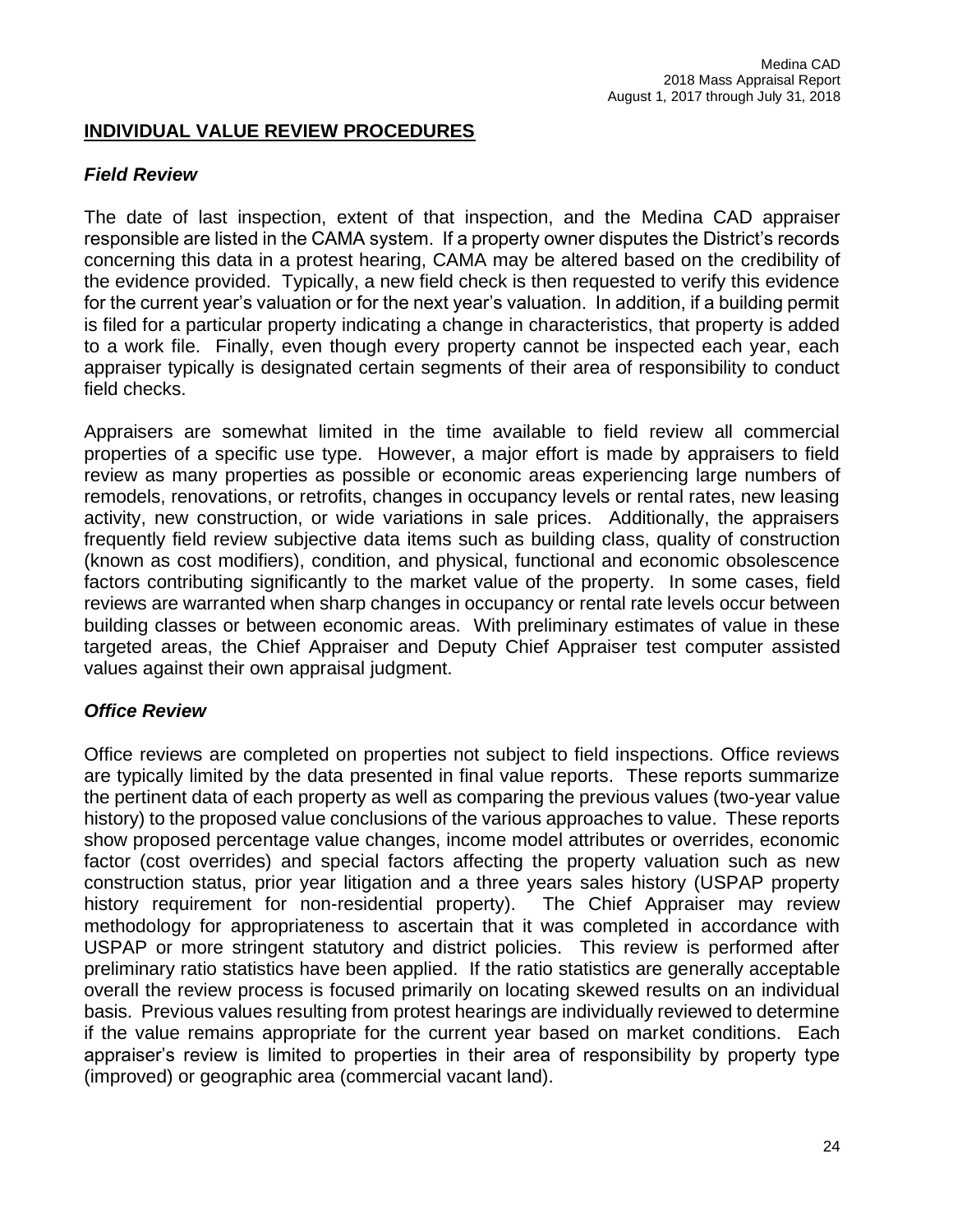Once the Chief Appraiser is satisfied with the level and uniformity of value for each commercial property, the estimates of value are prepared for noticing.

## **PERFORMANCE TESTS**

The primary tool used to measure mass appraisal performance is the ratio study. A ratio study compares appraised values to market values. In a ratio study, market values (value in exchange) are typically represented by sales prices (i.e., sales ratio study). Independent, expert appraisals may also be used to represent market values in a ratio study (i.e., appraisal ratio study). If there are not enough sales to provide necessary representativeness, independent appraisals can be used as indicators for market value. This can be particularly useful for commercial, warehouse or industrial real property for which sales are limited. In addition, appraisal ratios studies can be used for properties statutorily not appraised at market value, but reflect the use-value requirement. An example of this are multi-family housing projects subject to subsidized rent provisions or other governmental guarantees as provided by legislative statutes (affordable housing) or agricultural lands to be appraised on the basis of productivity or use value.

The District has adopted the policies of the IAAO STANDARD ON RATIO STUDIES, circa July, 1999, regarding its ratio study standards and practices. Ratio studies generally have six basic steps: (1) determination of the purpose and objectives, (2) data collection and preparation, (3) comparing appraisal and market data, (4) stratification, (5) statistical analysis, and (6) evaluation and application of the results.

## *Sales Ratio Studies*

Sales ratio studies are an integral part of establishing equitable and accurate market value estimates, and ultimately assessments for this taxing jurisdiction. The primary uses of sale ratio studies include the determination of a need for general reappraisal; prioritization of selected groups of property types for reappraisal, identification of potential problems with appraisal procedures, assistance in market analyses, and calibration of models used to derive appraised values during valuation or reappraisal cycles; however, these studies cannot be used to judge the accuracy of an individual property appraised value. The Medina County Appraisal Review Board may make individual value adjustments based on unequal appraisal (ratio) protest evidence submitted on a case-by-case basis during the hearing process.

Chief Appraiser and Deputy Chief Appraiser utilize desktop applications such as Microsoft Excel, to evaluate subsets of data by economic area or a specific and unique data item. On the desktop, these may be customized and performed by building class and age basis. In many cases, field checks may be conducted to insure the ratios produced are accurate and the appraised values utilized are based on accurate property data characteristics. These ratio studies aid the appraisers by providing an indication of market activity by economic area or changing market conditions (appreciation or depreciation).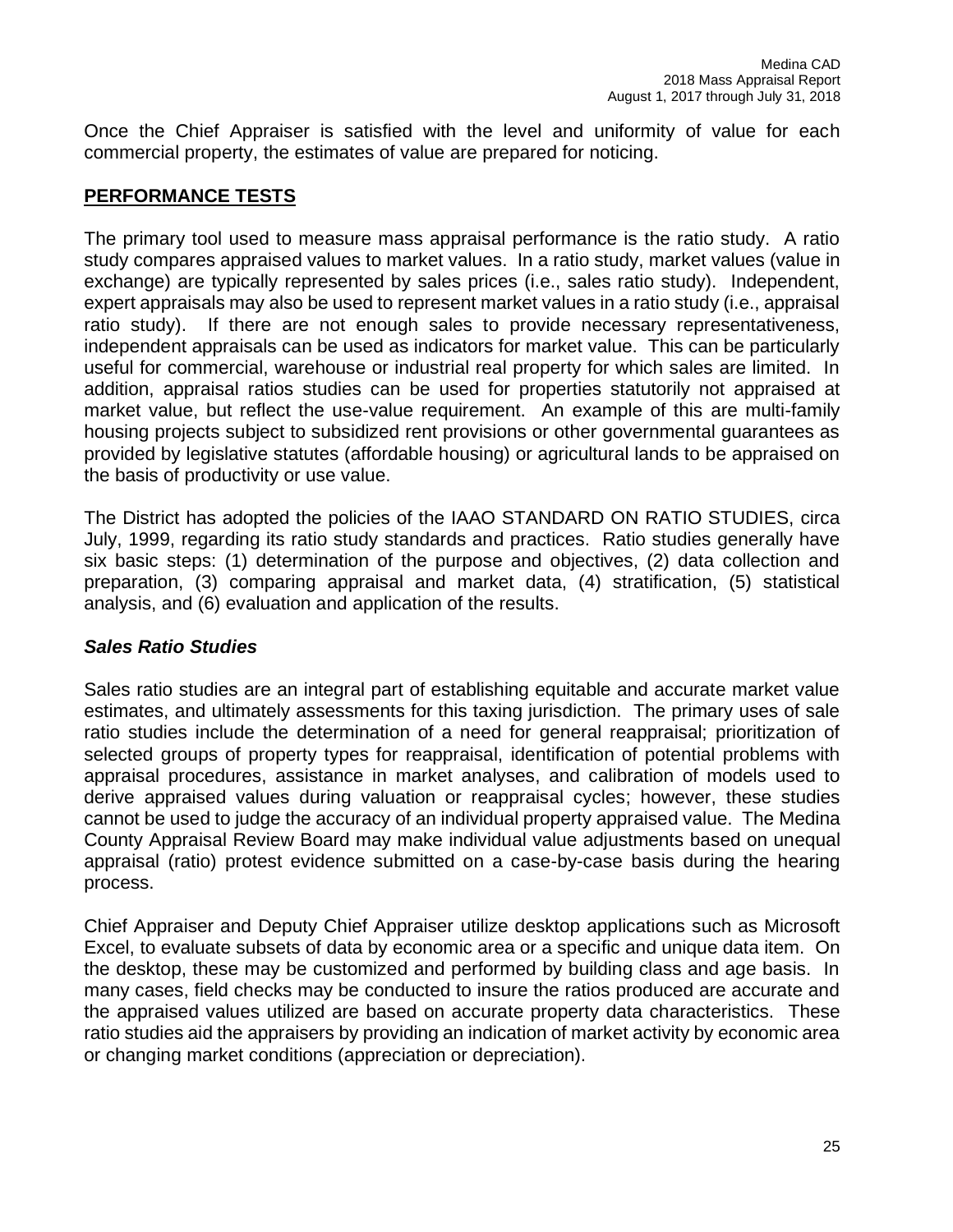# **BUSINESS PERSONAL PROPERTY VALUATION**

## **INTRODUCTION**

## *Appraisal Responsibility*

There are four different personal property types appraised by the district's personal property section: Business Personal Property accounts; Leased Assets; Vehicles; and Multi-Location Assets. There are approximately 1,584 business personal property accounts in Medina County.

## *Appraisal Resources*

## Personnel

The personal property staff consists of one Business Personal Property Appraiser, with support from all the field appraisers, the support staff, and the Chief Appraiser and Deputy Chief Appraiser.

## Data

A common set of data characteristics for each personal property account in Medina County is collected in the field and data entered to the District's computer. The property characteristic data drives the computer-assisted personal property appraisal system. The data is collected by the Business Personal Property appraiser.

## **VALUATION APPROACH**

## *SIC Code Analysis*

Three-digit numeric codes, called Standard Industrial Classification (SIC) codes, developed by the federal government, are used by the District, as a method for classifying personal property by business type.

## *Highest and Best Use Analysis*

The highest and best use of property is the reasonable and probable use that supports the highest present value as of the date of the appraisal. The highest and best use must be physically possible, legal, financially feasible, and productive to its maximum. The highest and best use of personal property is normally its current use.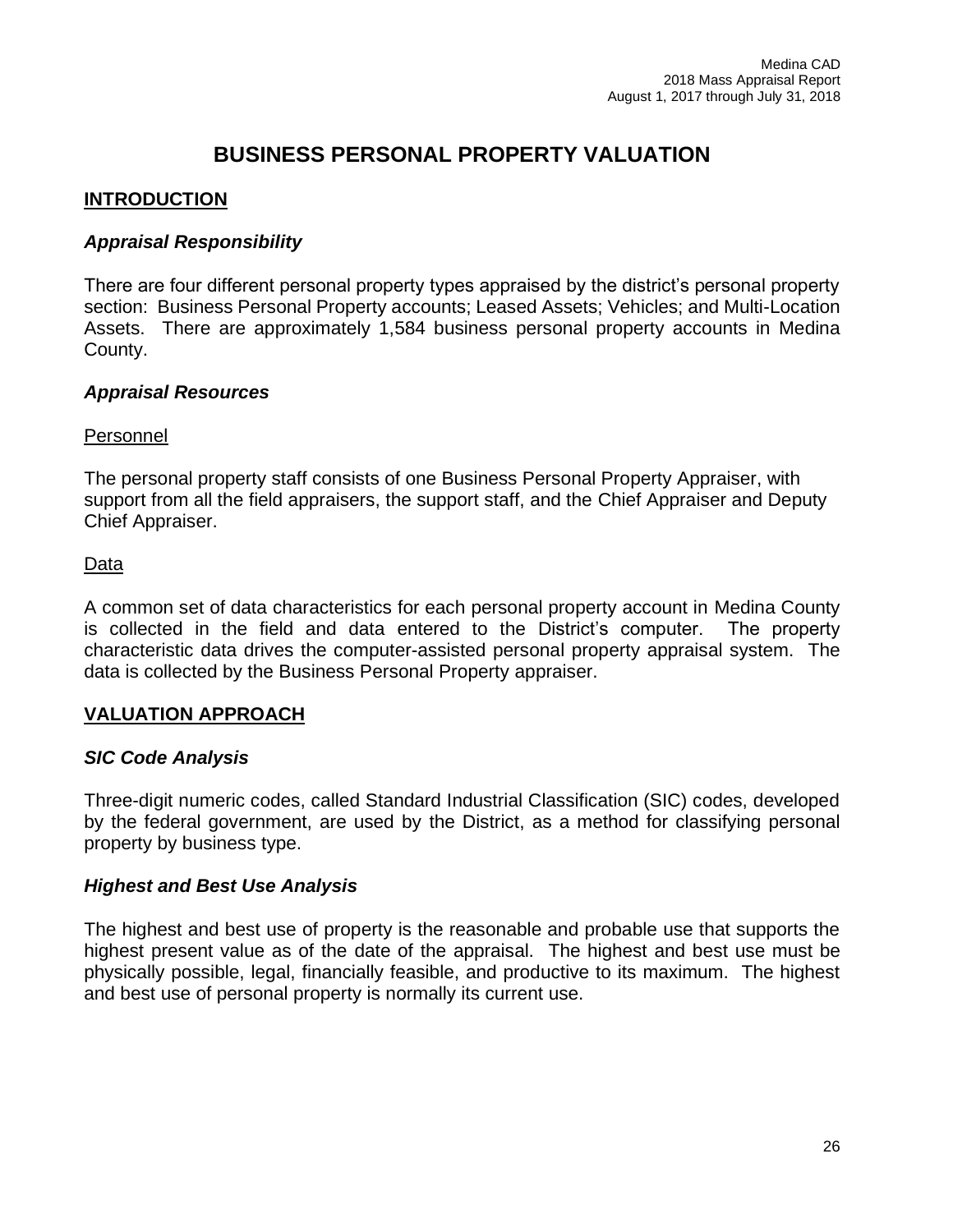## **DATA COLLECTION/VALIDATION**

## *Data Collection Procedures*

Personal property data collection procedures are published and distributed to the Business Personal Property Appraiser. The appraisal procedures are reviewed and revised periodically to meet the changing requirements of field data collection.

## *SOURCES OF DATA*

#### Business Personal Property

The District's property characteristic data was originally received from Medina County and various school district records in 1980, and where absent, collected through a massive field data collection effort coordinated by the district over a period of time. When revaluation activities permit, the Business Personal Property appraiser collects new data via an annual field drive-out. This project results in the discovery of new businesses not revealed through other sources. Various discovery publications such as the assumed names, newspaper ads, internet, yellow pages of the telephone directory and state sales tax listings are also used to discover personal property. The Tax Assessor, city and local newspapers, and the public often provide the District with information regarding new personal property and other useful facts related to property valuation.

#### Vehicles

An outside vendor provides the District with a listing of vehicles within Medina County. The vendor develops this listing from the Texas Department of Transportation (TXDOT) Title and Registration Division records. Other sources of data include property owner renditions and field inspections.

#### Leased and Multi-Location Assets

The primary sources of leased and multi-location assets are property owner renditions. Other sources of data include field inspections.

## **VALUATION AND STATISTICAL ANALYSIS**

## *Cost Schedules*

As Medina County has very few chain store businesses, most being considered the "Mom & Pop" type, the District does not use cost schedules in valuing personal property. Costs are developed using local market research and by working personal property renditions.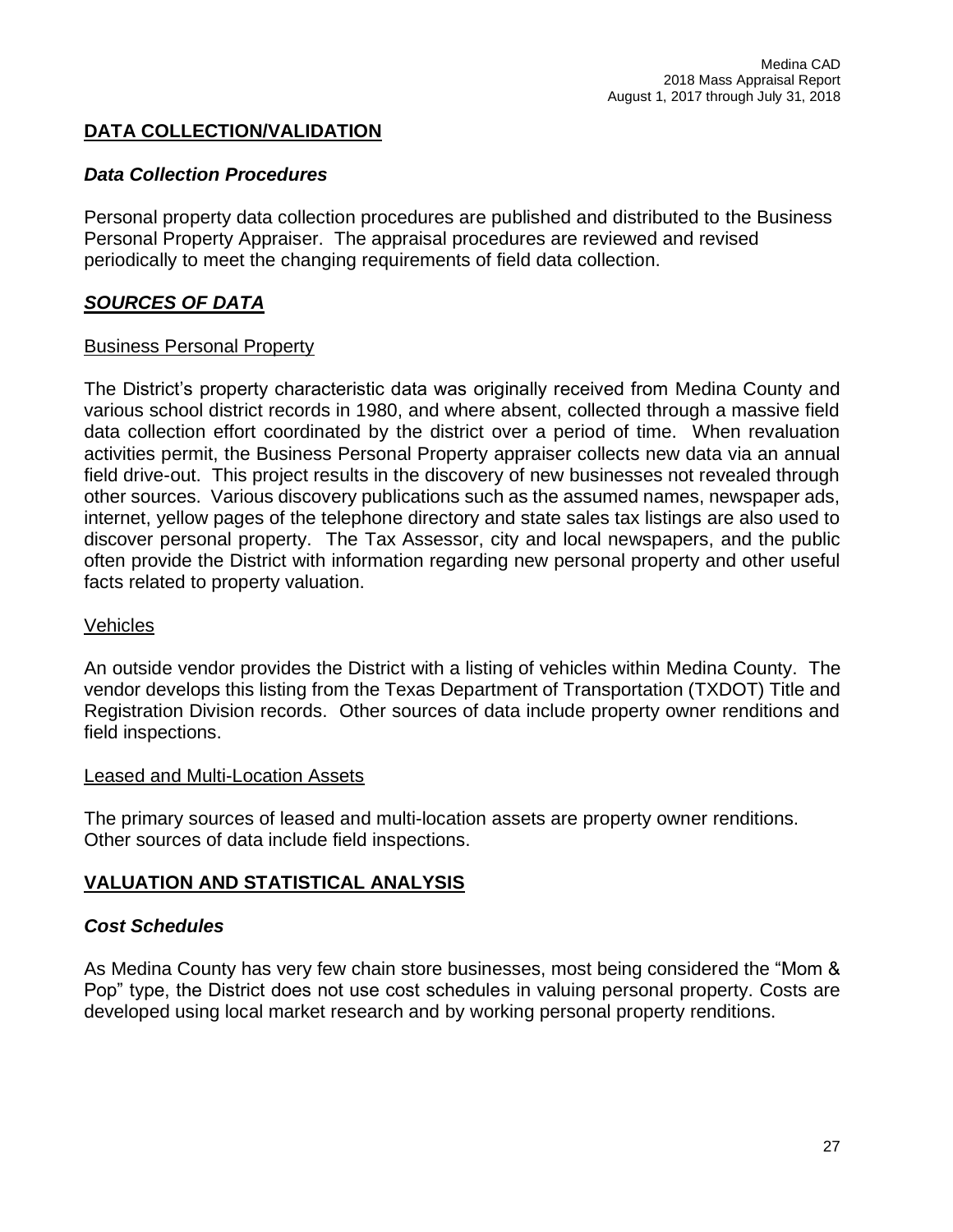## *Statistical Analysis*

Summary statistics including, but not limited to, the median, weighted mean, and standard deviation, provide the appraisers an analytical tool by which to determine both the level and uniformity of appraised value by SIC code. Review of the standard deviation can discern appraisal uniformity within SIC codes. (upon the availability of information)

## *Depreciation Schedule and Trending Factors*

## Business Personal Property

The District's primary approach to the valuation of business personal property is the review of renditions and, where renditions appear to be inconsistent with observation upon physical inspection, market research is performed to arrive at a value. Depreciation is applied according to a depreciation schedule developed by the District.

#### Vehicles

The Business Personal Property Appraiser uses various tools available, such as Just Texas, NADA, internet auction sites and depreciation schedules to verify and or arrive at value estimates for vehicles.

#### Leased and Multi-Location Assets

Leased and multi-location assets are valued using the published pricing guides. If the asset to be valued in this category is a vehicle, the NADA published book values are used. The Business Personal Property Appraiser, using published guides, values assets that are not valued by the vendor.

## **INDIVIDUAL VALUE REVIEW PROCEDURES**

## *Office Review*

## Business Personal Property

Property owner renditions, accounts with field or other data changes, accounts with prior hearings, new accounts, and local market data are all considered.

#### Vehicles

A vehicle master file is received on CD from Just Texas. The vehicles are matched by owner name to the district's current accounts any new accounts are created as needed. Vehicles values are then reviewed and adjusted by the appraiser using established procedures.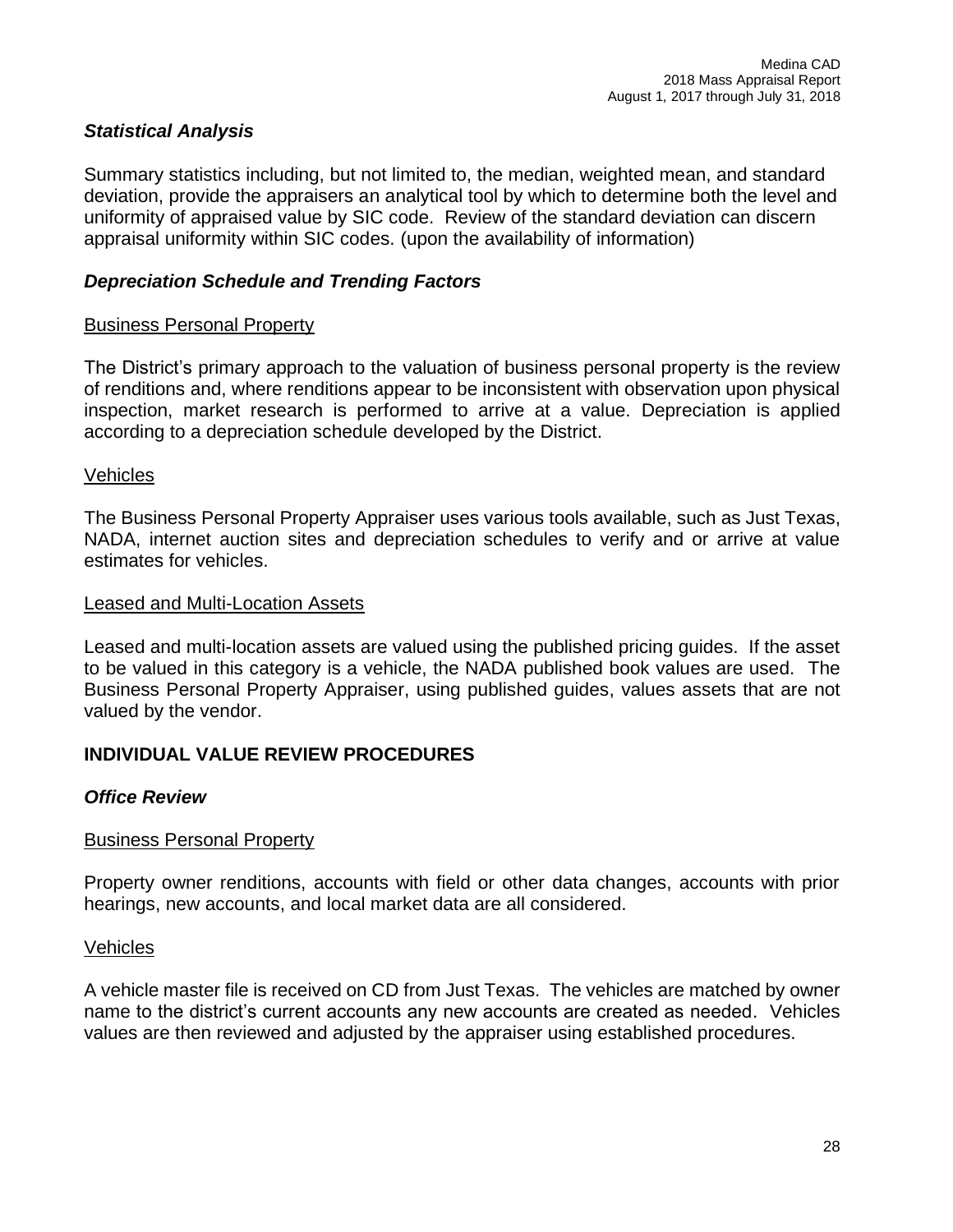#### Leased and Multi-Location Assets

Leasing and multi-location accounts, rendered by hard copy, are either data entered by the appraisers or CAD appraisal support staff.

After matching and data entry, reports are generated and reviewed by the Business Personal Property Appraiser. Once proofed, the report is then mailed to the property owner for review via Notices of Value in May of each year.

## **PERFORMANCE TESTS**

## *Ratio Studies*

Business Personal Property is not subject to the Property Tax Assistance Division's annual PVS review; therefore, local testing is not done at this time.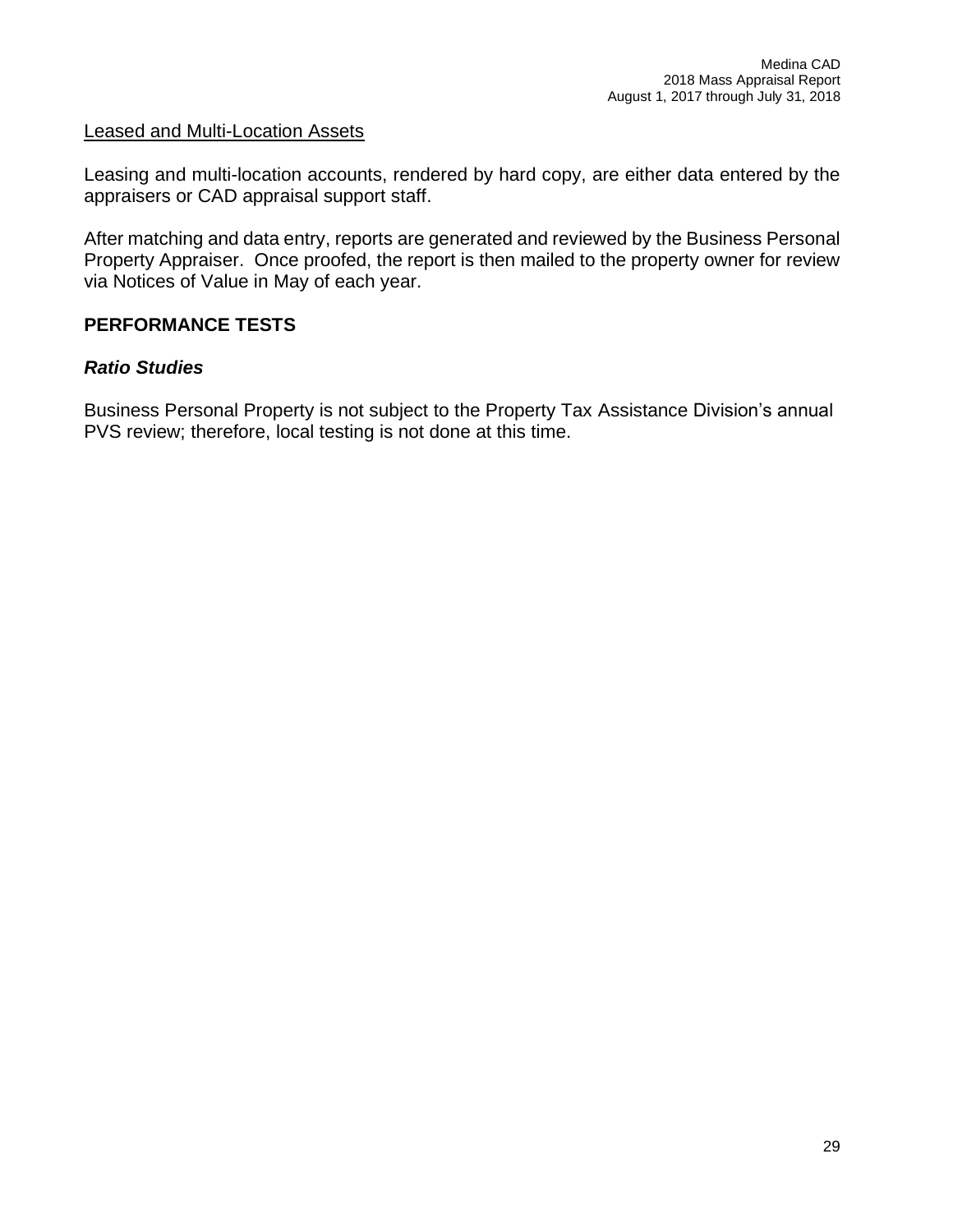# **INDUSTRIAL UTILITY AND MINERAL VALUATION**

## *Appraisal Responsibility*

Medina County Appraisal District maintains a contract with Pritchard & Abbot, Inc. for the primary responsibility of developing fair, uniform market values for improved industrial properties and industrial vacant land. The contracted firm is also responsible for the valuation of all tangible general industrial personal property in Medina County.

#### *Appraisal Resources*

- **Personnel** Staff of Pritchard & Abbott, Inc.
- **Data** Details of their appraisal are available upon request.

## *Additional Appraisal Resource*

• Eagle Appraisal & Consulting – Appraisal Consulting Services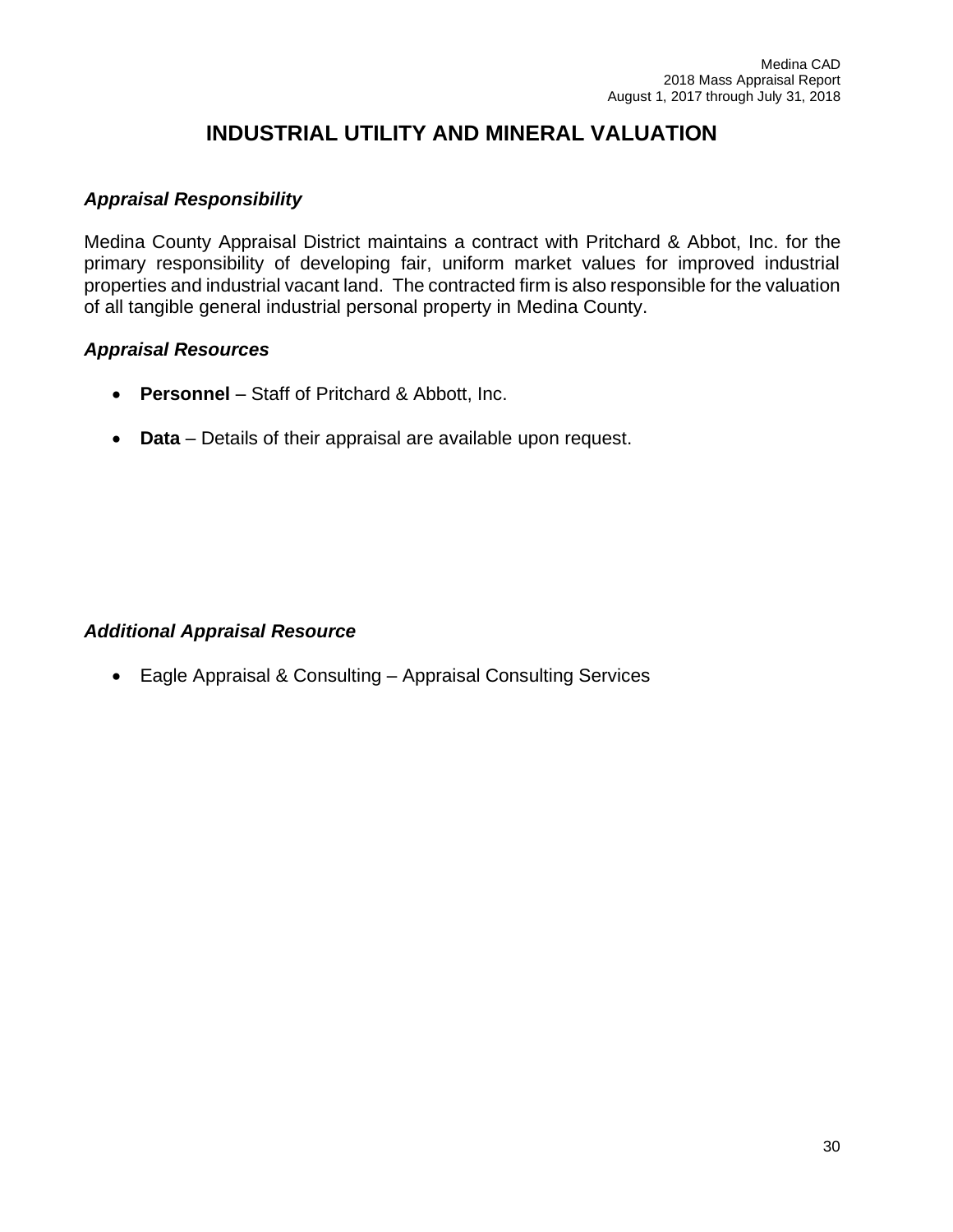## LIMITING CONDITIONS

The appraised value estimates provided by the District are subject to the following conditions:

- 1. The appraisals were prepared exclusively for ad valorem tax purposes.
- 2. The property characteristics data upon which the appraisals are based is assumed to be correct. Exterior inspections of the property appraised were performed as staff resources and time allowed.
- 3. Validation of sales transactions was attempted through questionnaires to buyer and seller, telephone survey and field review. In the absence of such confirmation, residential sales data obtained from vendors was considered reliable.
- 4. I have attached a list of staff providing significant mass appraisal assistance to the person signing this certification.

## *Certification Statement*

"I, Johnette L. Dixon, RPA, RTA., CTA, CCA, Chief Appraiser for the Medina County Appraisal District, solemnly swear that I have made or caused to be made a diligent inquiry to ascertain all property in the District subject to appraisal by me, and that I have included in the records all property that I am aware of at an appraised value which, to the best of my knowledge and belief, was determined as required by law."

Chief Appraiser Medina County Appraisal District

 $\mathcal{L}_\text{max}$  and  $\mathcal{L}_\text{max}$  and  $\mathcal{L}_\text{max}$  and  $\mathcal{L}_\text{max}$